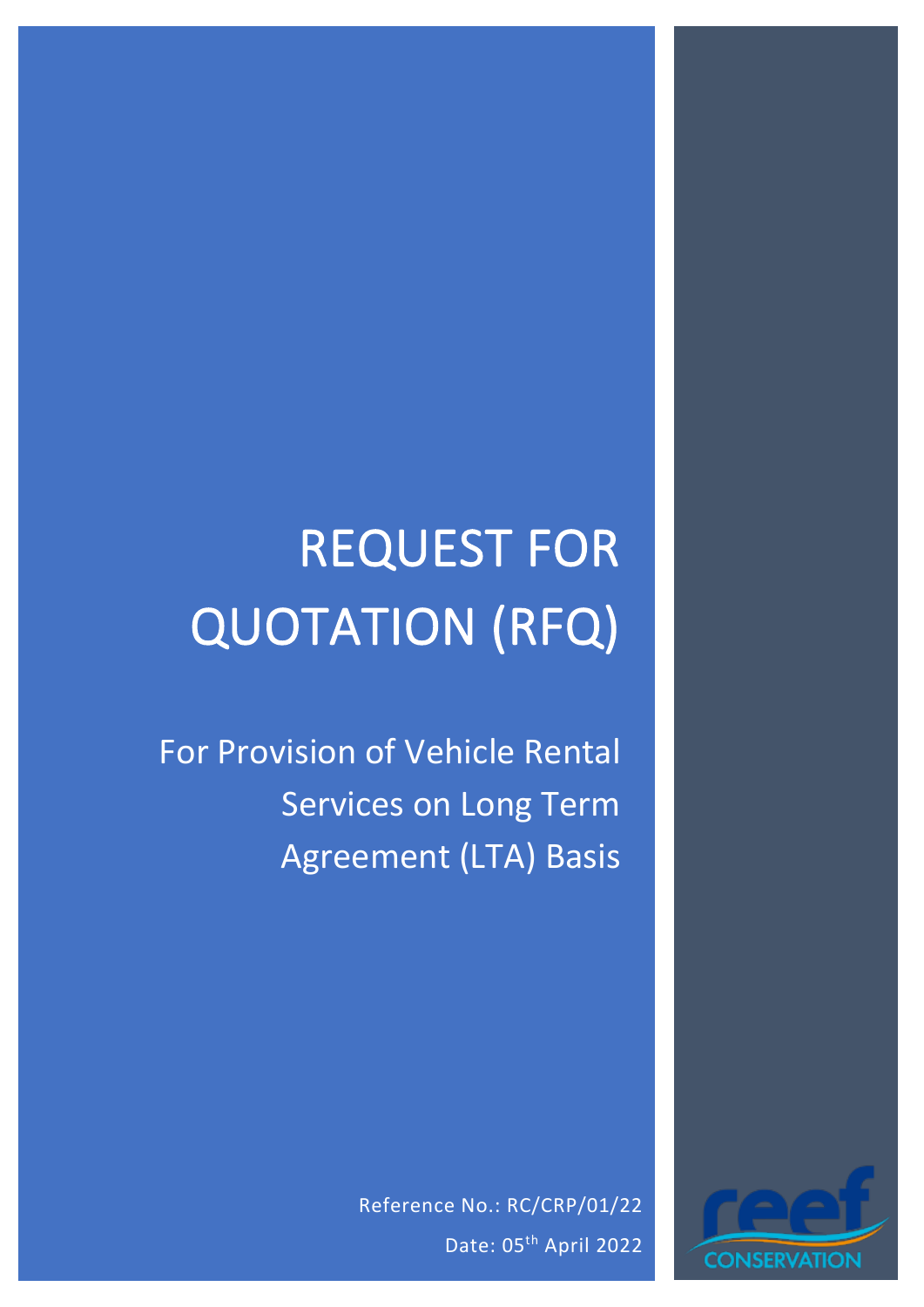

## **SECTION 1: REQUEST FOR QUOTATION (RFQ)**

## 1. About Reef Conservation (RC)

1.1. RC is a locally registered non-profit, non-governmental organisation (NGO) registered with the Registrar General since 2004 and accredited with the National Corporate Responsibility Foundation since 2009. The NGO is dedicated to the conservation and restoration of the marine environment of Mauritius through the implementation and management of research and education projects. It also promotes sustainable use of the biodiversity of marine ecosystems through local and regional efforts in a partnership approach with concerned stakeholders.

RC is managed by a voluntary Board of seven members, headed by an Executive President and one Executive Director (Managing Director). It employs professional qualified biologists and support staff for the implementation and management of its projects. RC is also registered as a training institute with the Mauritius Qualification Authority (MQA).

Recently, RC has been appointed by the United Nations Development Programme (UNDP) for the implementation of activities in Mauritius, of the Adaptation Fund 'Restoring Marine Ecosystem Services by Rehabilitating Coral Reefs to Meet a Changing Climate Future' project.

1.2. Under the project, RC is seeking quotation(s) for the Provision of Vehicle Rental Services on Long Term Agreement (LTA) Basis, as detailed in Annex I of this RFQ.

This Request for Quotation comprises the following documents:

- $\triangleright$  Section 1: This request letter;
- $\triangleright$  Section 2: RFQ instructions and data sheet;
- ➢ Annex 1: Terms of Reference (TOR) and Technical Specifications;
- ➢ Annex 2: Quotation Submission Form;
- $\triangleright$  Annex 3: Technical and Financial Offer:
- ➢ Annex 4: Evaluation Process;
- ➢ Annex 5: General Terms and Conditions.
- 1.3. When preparing your quotation(s), please be guided by the RFQ instructions and sheet.
- 1.4. Quotation(s) must be submitted using Annex 2: Quotation Submission Form, and Annex 3: Technical and Financial Offer, by the method and by the date and time indicated in Section 2.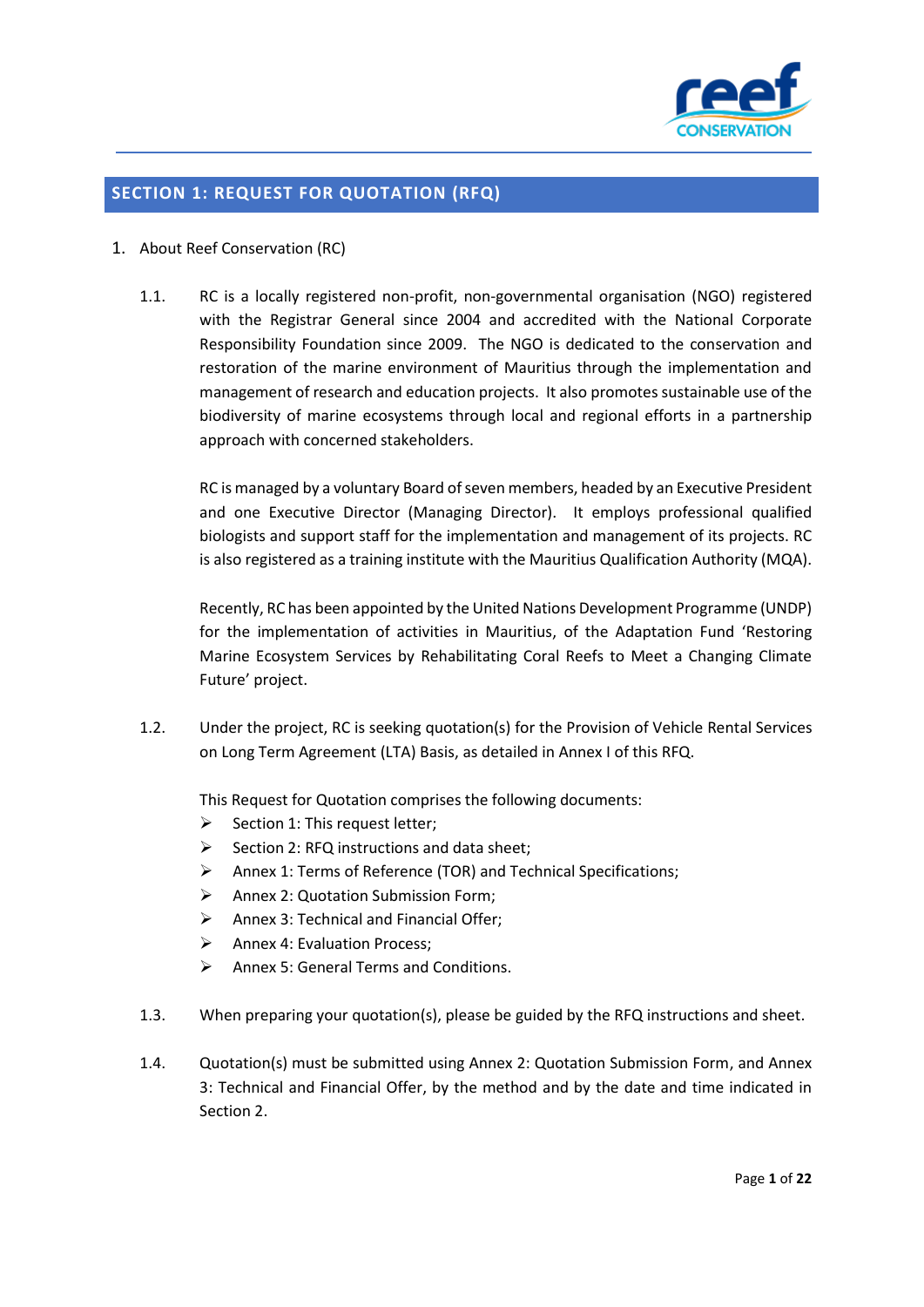

- 1.5. It shall remain your responsibility to ensure that your quotation(s) is submitted on or before et deadline date. Quotation(s) that are received after the deadline date, for whatsoever reason, shall not be considered for evaluation.
- 1.6. **About this document:** *This document has been prepared as a requirement for the procurement of goods, works and/or services by RC under its Responsible Party Agreement contract with the United Nations Development Programme (UNDP) on the project "Restoring marine ecosystem services by restoring coral reefs to meet a changing climate future". For the purpose of RC's procurement exercises and in line with international and local minimum acceptable requirements for procurement, existing templates, guidelines, terms and conditions (i.e., for de minimis contract services), rules and regulations from the UNDP has been extracted and adapted for inclusion in this RFQ document.*

| <b>Issued by:</b> | <b>Reef Conservation</b> |
|-------------------|--------------------------|
| Signature:        |                          |
| Name:             | <b>Kathy Young</b>       |
| Title:            | <b>Managing Director</b> |
| Date:             | 05/04/2022               |

Thank you and we look forward to receiving your quotation(s).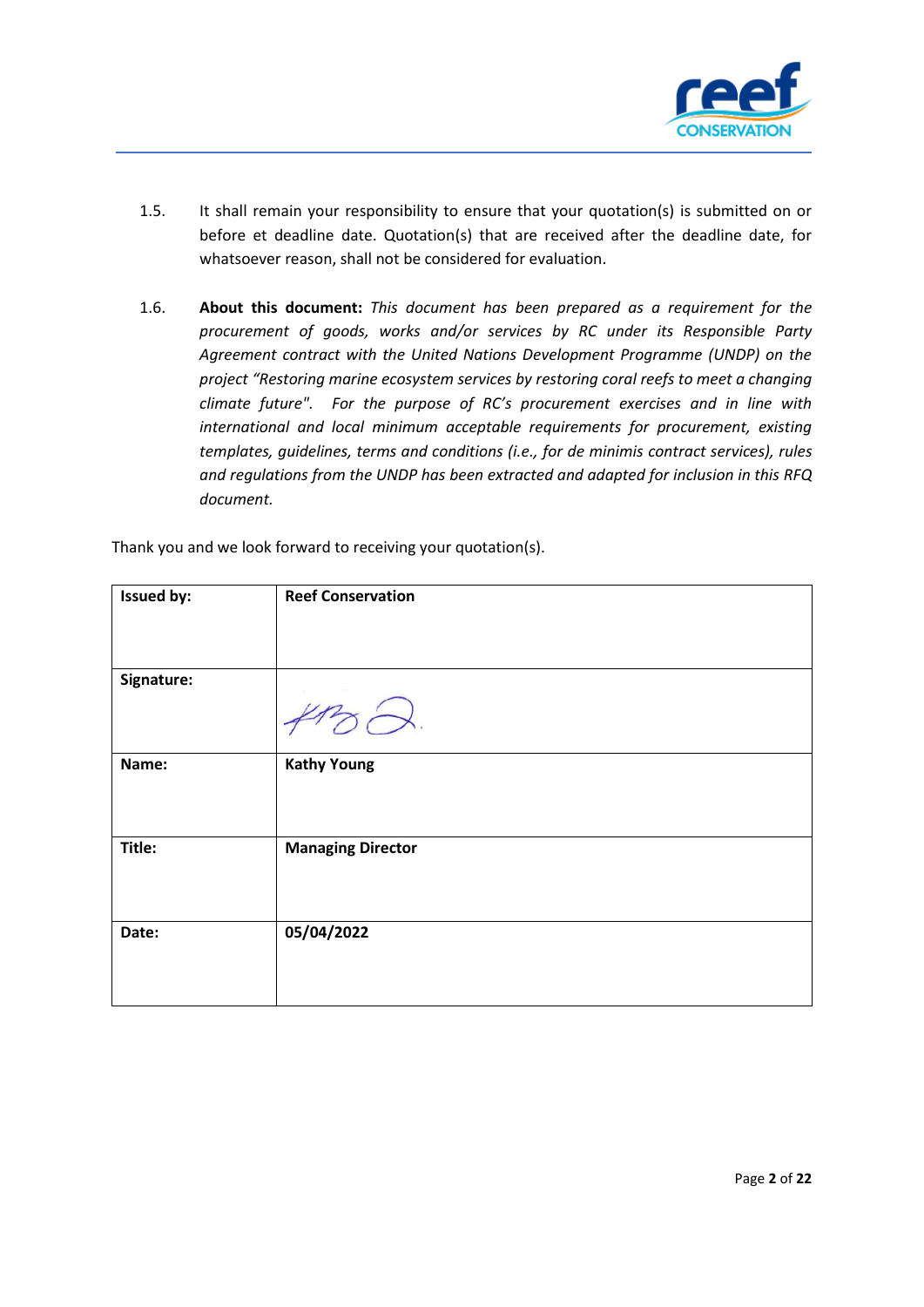

## **SECTION 2: RFQ INSTRUCTIONS AND DATA SHEET**

| <b>GENERAL PROVISIONS</b> |                                                                                  |  |  |
|---------------------------|----------------------------------------------------------------------------------|--|--|
| Introduction              | Bidders shall adhere to all the requirements of this RFQ, including any          |  |  |
|                           | amendments made in writing by RC.                                                |  |  |
|                           | Any Bid submitted will be regarded as an offer by the Bidder and does not        |  |  |
|                           | constitute or imply the acceptance of the Bid by RC. RC is under no obligation   |  |  |
|                           | to award a contract to any Bidder as a result of this RFQ.                       |  |  |
|                           | RC reserves the right to cancel the procurement process at any stage without     |  |  |
|                           | any liability of any kind for RC, upon notice to the bidders or publication of   |  |  |
|                           | cancellation notice on RC website.                                               |  |  |
| Eligibility               | Bidders may be a private, public or government-owned legal entity or any         |  |  |
|                           | association with legal capacity to enter into a binding Contract with RC and     |  |  |
|                           | should be able to honour its commitment as per terms specified within this       |  |  |
|                           | RFQ.                                                                             |  |  |
| Supplier code of          | RC expects all of its suppliers to respect the following Code of Conduct:        |  |  |
| conduct                   | Employment is freely chosen.<br>٠                                                |  |  |
|                           | Goods and services purchased are produced and developed under<br>٠               |  |  |
|                           | conditions that do not involve the abuse or exploitation of any persons          |  |  |
|                           | including - but not limited to - children, women, minority groups etc.           |  |  |
|                           | The rights of staff to freedom of association are observed.<br>٠                 |  |  |
|                           | Working conditions are safe and hygienic.<br>٠                                   |  |  |
|                           | No exploitation of children is tolerated.<br>٠                                   |  |  |
|                           | Wages paid are adequate to cover the cost of a reasonable living.<br>٠           |  |  |
|                           | Working hours are not excessive.<br>٠                                            |  |  |
|                           | Regular working hours are provided.<br>٠                                         |  |  |
|                           | No discrimination is practiced.<br>٠                                             |  |  |
|                           | Local labour laws are complied with.<br>$\bullet$                                |  |  |
|                           | Social rights are respected.<br>٠                                                |  |  |
|                           | Suppliers comply with all statutory and other legal requirements relating to     |  |  |
|                           | the environmental impacts of their business.                                     |  |  |
| Gifts and                 | Bidders shall not offer gifts or hospitality of any kind to RC staff members. In |  |  |
| hospitality               | pursuance of this policy, RC: (a) Shall reject a bid if it determines that the   |  |  |
|                           | selected bidder has engaged in any corrupt or fraudulent practices in            |  |  |
|                           | competing for the contract in question; (b) Shall declare a vendor ineligible,   |  |  |
|                           | either indefinitely or for a stated period, to be awarded a contract if at any   |  |  |
|                           | time it determines that the vendor has engaged in any corrupt or fraudulent      |  |  |
|                           | practices in competing for, or in executing the LTA contract.                    |  |  |
|                           |                                                                                  |  |  |
|                           |                                                                                  |  |  |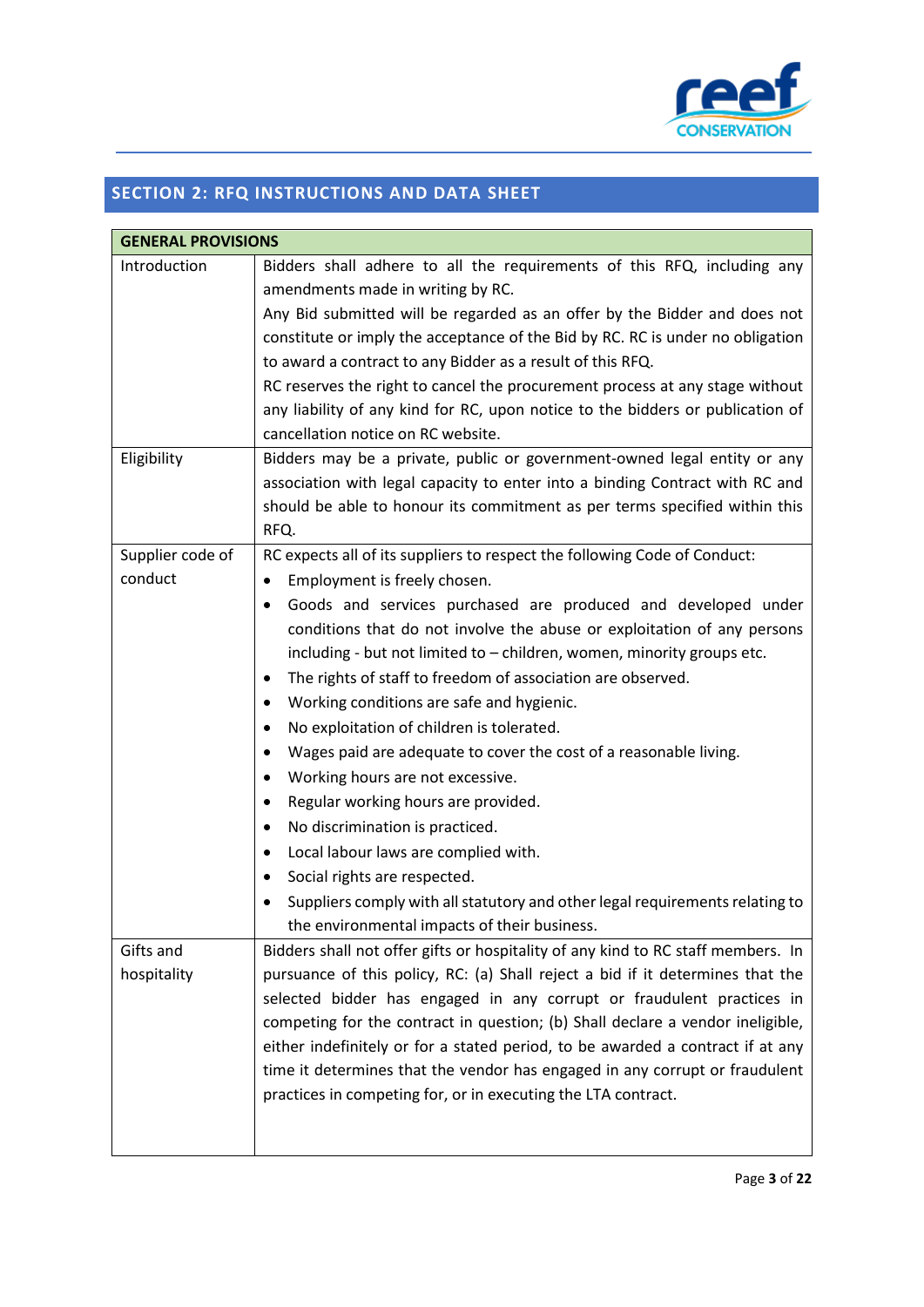

| Terrorism and              | RC does not engage in transactions with any terrorist group or individual or       |  |
|----------------------------|------------------------------------------------------------------------------------|--|
| sanctions                  | entity involved with or associated with terrorism or individuals or entities that  |  |
|                            | have active exclusion orders and/or sanctions against them. RC shall therefore     |  |
|                            | not knowingly purchase supplies or services from companies that are                |  |
|                            | associated in any way with terrorism and/or are the subject of any relevant        |  |
|                            | international exclusion orders and/or sanctions. If you submit a bid based on      |  |
|                            | this request, it shall constitute a guarantee that neither your company nor any    |  |
|                            | affiliate or a subsidiary controlled by your company are associated with any       |  |
|                            | known terrorist group or is/are the subject of any relevant international          |  |
|                            | exclusion order and/or sanctions.                                                  |  |
|                            |                                                                                    |  |
| Conflict of                | Bidders must disclose any actual or potential conflict of interest and they shall  |  |
| interest                   | be deemed ineligible for this procurement process unless such conflict of          |  |
|                            | interest is resolved in a manner acceptable to RC.                                 |  |
|                            | RC requires every prospective Supplier to avoid and prevent conflicts of           |  |
|                            | interest, by disclosing to RC if you, or any of your affiliates or personnel, were |  |
|                            | involved in the preparation of the requirements, design, specifications, cost      |  |
|                            | estimates, and other information used in this RFQ. Bidders shall strictly avoid    |  |
|                            | conflicts with other assignments or their own interests, and act without           |  |
|                            | consideration for future work. Bidders found to have a conflict of interest shall  |  |
|                            | be disqualified.                                                                   |  |
|                            | Bidders must disclose in their Bid their knowledge of the following: a) If the     |  |
|                            | owners, part-owners, officers, directors, controlling shareholders, of the         |  |
|                            | bidding entity or key personnel who are family members of RC staff involved        |  |
|                            | in the procurement functions or any Implementing Partner receiving goods           |  |
|                            | and/or services under this RFQ.                                                    |  |
|                            | Failure to disclose any actual or potential conflict of interest will lead to the  |  |
|                            | Bidder being disqualified from this bidding exercise.                              |  |
| <b>PREPARATION OF BIDS</b> |                                                                                    |  |
| Cost of                    | RC shall not be responsible for any costs associated with a Supplier's             |  |
| preparation of             | preparation and submission of a quotation, regardless of the outcome or the        |  |
| quotation                  | manner of conducting the selection process.                                        |  |
| Language of                | Quotation(s) should be submitted in English                                        |  |
| quotation                  |                                                                                    |  |
| Format for                 | Bids should be submitted in the format template detailed in Annex 2.               |  |
| submission of bid          | Failure to submit bids in the required format will, in almost all circumstances,   |  |
|                            | result in the rejection of the bid.                                                |  |
| Currency of                | Quotation(s) shall be quoted in Mauritian Rupees (MUR).                            |  |
| quotation                  |                                                                                    |  |
|                            |                                                                                    |  |
|                            |                                                                                    |  |
|                            |                                                                                    |  |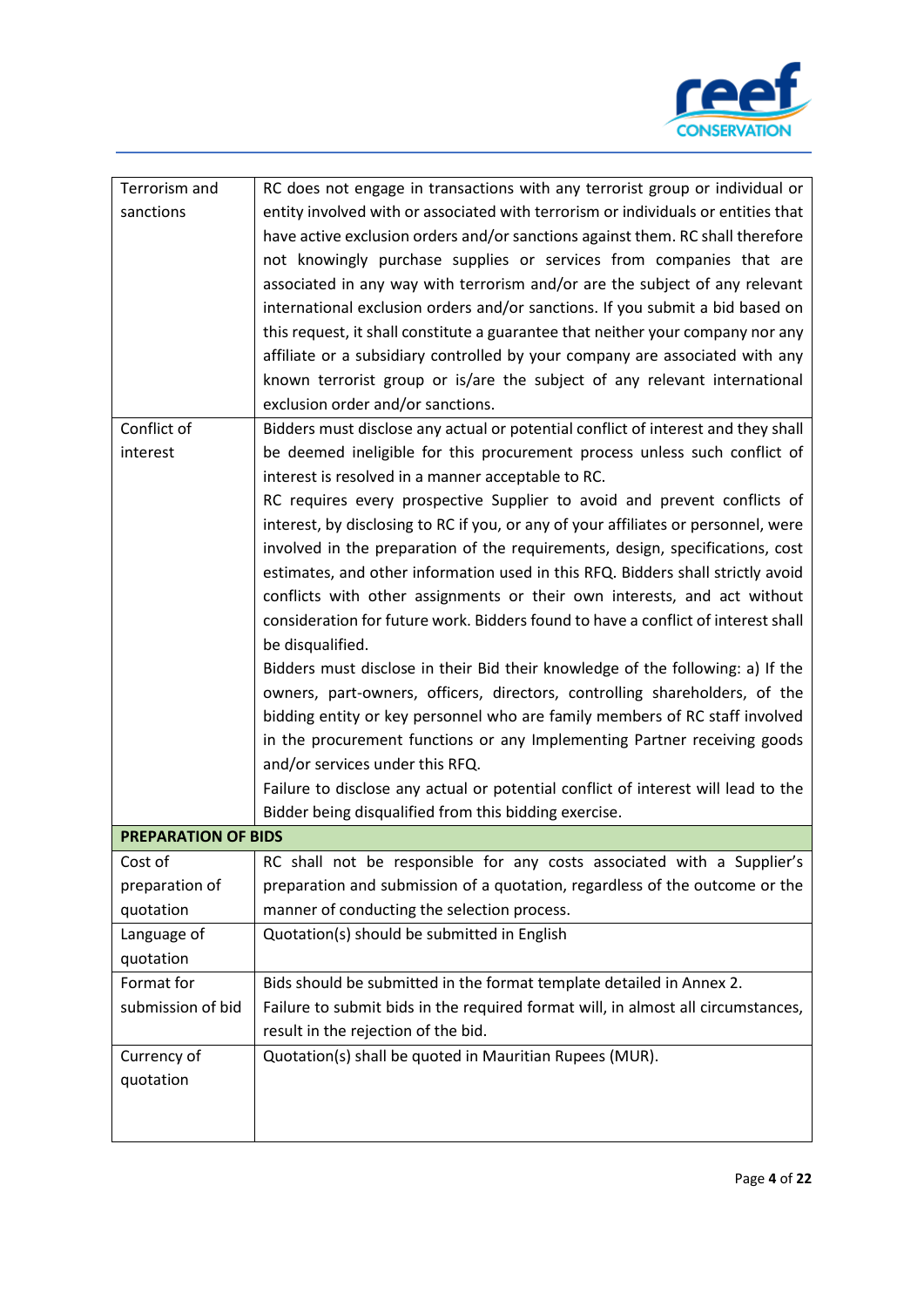

| Documents to be    | Bidders shall include the following documents in their quotation:                                                       |
|--------------------|-------------------------------------------------------------------------------------------------------------------------|
| submitted          | $\boxtimes$ Annex 2: Quotation Submission Form duly completed and signed;                                               |
|                    | $\boxtimes$ Annex 3: Technical and Financial Offer duly completed and signed and in                                     |
|                    | accordance with TOR in Annex 1;                                                                                         |
|                    | $\boxtimes$ Company Profile;                                                                                            |
|                    | $\boxtimes$ Registration certificates and official licences (Valid Company Registration                                 |
|                    | Certificate);                                                                                                           |
|                    |                                                                                                                         |
|                    | Attention: All documents submitted as above should be stamped with the                                                  |
|                    | Bidder's seal. Information supplied by bidders will be treated as contractually                                         |
|                    | binding. However, RC reserves the right to seek clarification or verification of                                        |
|                    | any such information.                                                                                                   |
| Duties and taxes   | All quotation(s) shall be submitted with prices inclusive of VAT and other                                              |
|                    | applicable indirect taxes (if any).                                                                                     |
| Clarifications and | RC has taken care to be as clear as possible in the language and terms it has                                           |
| query handling     | used in compiling this RFQ. Where any ambiguity or confusion arises from the                                            |
|                    | meaning or interpretation of any word or term used in this document or any                                              |
|                    | other document relating to this tender, the meaning and interpretation                                                  |
|                    | attributed to that word or term by RC will be final. RC will not accept                                                 |
|                    | responsibility for any misunderstanding of this document or any others relating                                         |
|                    | to this tender.                                                                                                         |
|                    |                                                                                                                         |
|                    | Requests for clarification from bidders will not be accepted any later than 15-                                         |
|                    | Apr-2022 before 05.00 pm. Responses to request for clarification will be                                                |
| Contact for        | communicated by courier and/or email before 22-Apr-2022 before 05.00 pm.                                                |
| correspondence,    | E-mail address: admin@reefconservation.mu<br>Any delay in RC's response shall be not used as a reason for extending the |
| notifications and  | deadline for submission, unless RC determines that such an extension is                                                 |
| clarifications     | necessary and communicates a new deadline to the Proposers.                                                             |
|                    |                                                                                                                         |
| Quotation validity | Quotation(s) shall remain valid for 60 days from the deadline for the                                                   |
| period             | Submission of Quotation.                                                                                                |
|                    |                                                                                                                         |
| Price variation    | No price variation due to escalation, inflation, or any other market factors                                            |
|                    | shall be accepted at any time during the validity of the quotation after the                                            |
|                    | quotation has been received.                                                                                            |
|                    |                                                                                                                         |
| Partial quotes     | ☑ Not permitted<br>$\Box$ Permitted                                                                                     |
|                    |                                                                                                                         |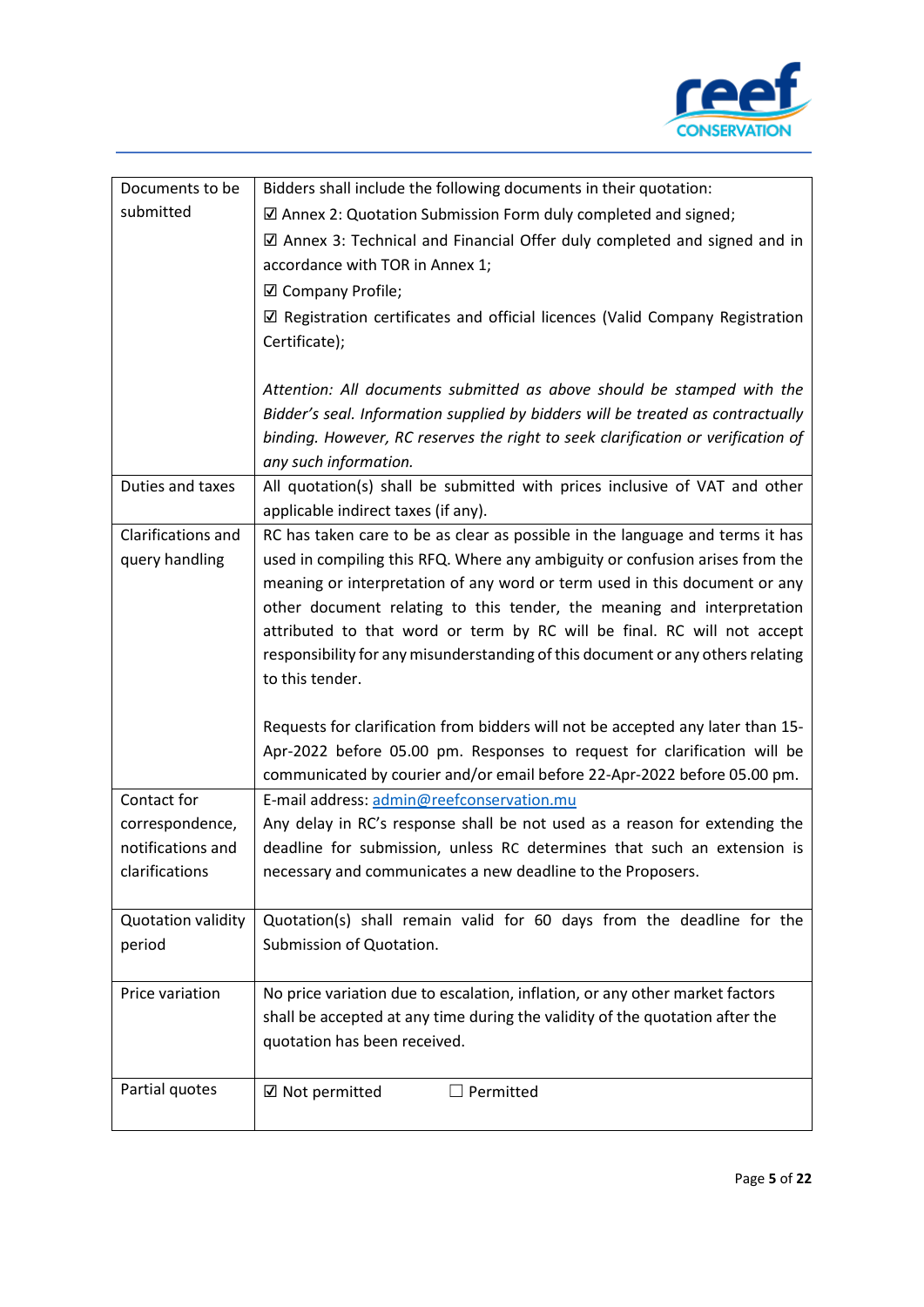

| Alternative               | $\Box$ Not permitted<br><b>☑</b> Permitted                                                                                                                                                                                                                                                                                                                                                                                        |  |  |
|---------------------------|-----------------------------------------------------------------------------------------------------------------------------------------------------------------------------------------------------------------------------------------------------------------------------------------------------------------------------------------------------------------------------------------------------------------------------------|--|--|
| quotes                    | If permitted, an alternative quote may be submitted only if a conforming quote<br>to the RFQ requirements is submitted. Where the conditions for its acceptance<br>are met, or justifications are clearly established, RC reserves the right to award<br>a contract based on an alternative quote. If multiple/alternative quotes are<br>being submitted, they must be clearly marked as "Main Quote" and<br>"Alternative Quote". |  |  |
| <b>SUBMISSION OF BIDS</b> |                                                                                                                                                                                                                                                                                                                                                                                                                                   |  |  |
| Important                 | Date of publication of RFQ: 06-Apr-2022                                                                                                                                                                                                                                                                                                                                                                                           |  |  |
| <b>Timelines</b>          | Closing date for queries and clarifications: 15-Apr-2022 before 05.00 pm                                                                                                                                                                                                                                                                                                                                                          |  |  |
| (Mauritian time)          | Closing date and time for submission of bids: 29-Apr-2022 before 05.00 pm<br>Bid opening date: 02-May-2022 at 10.00 am                                                                                                                                                                                                                                                                                                            |  |  |
| Method of                 | Quotation(s) may be submitted on or before the set deadline via e-mail or                                                                                                                                                                                                                                                                                                                                                         |  |  |
| Submission                | courier mail to the address below:                                                                                                                                                                                                                                                                                                                                                                                                |  |  |
|                           | <b>Administration Office</b>                                                                                                                                                                                                                                                                                                                                                                                                      |  |  |
|                           | <b>Reef Conservation Head Office</b>                                                                                                                                                                                                                                                                                                                                                                                              |  |  |
|                           | Les Flammants Branch Road, Morcellement Pereyscape                                                                                                                                                                                                                                                                                                                                                                                |  |  |
| Pereybere, Mauritius      |                                                                                                                                                                                                                                                                                                                                                                                                                                   |  |  |
|                           | E-mail: admin@reefconservation.mu                                                                                                                                                                                                                                                                                                                                                                                                 |  |  |
|                           | Quotation(s) submitted should clearly mention the Ref No. and subject of this<br>RFP as "RC/CRP/01/22: Vehicle Rental Services on LTA Basis".                                                                                                                                                                                                                                                                                     |  |  |
|                           | Quotation(s) submitted by email must be limited to a maximum of 10 MB,<br>virus-free or corrupted contents to avoid rejection, and no more than 5 email<br>transmissions.                                                                                                                                                                                                                                                         |  |  |
|                           | If you are submitting your quotation(s) by email, kindly ensure that they are<br>signed, stamped (to authenticate the document with your personal or business<br>signature, emblem or logo), and provided in the .pdf format, free from any<br>virus or corrupted files.                                                                                                                                                          |  |  |
|                           | Multiple emails must be clearly identified by indicating in the subject line<br>"email no. X of Y", and the final "email no. Y of Y.                                                                                                                                                                                                                                                                                              |  |  |
|                           | It is recommended that the entire quotation be consolidated into as few<br>attachments as possible.                                                                                                                                                                                                                                                                                                                               |  |  |
|                           | The bidder should receive an email acknowledging email receipt.                                                                                                                                                                                                                                                                                                                                                                   |  |  |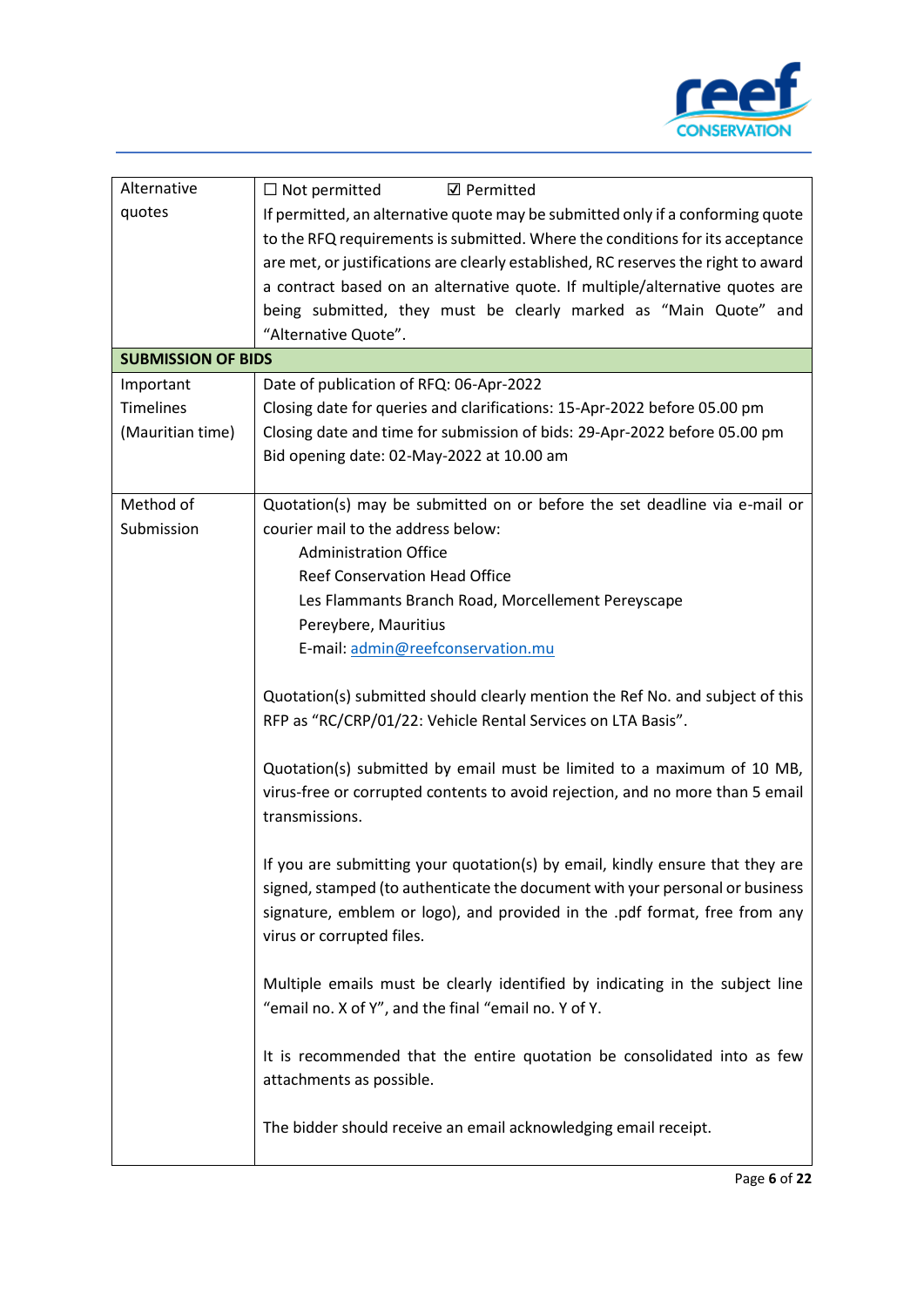

| <b>EVALUATION OF BIDS</b> |                                                                                                                                                                                                                                                                                                                                                                                                                                                                                                                                                                                                                                                                                                                                                                                                                                                                                                                                                                                                                                                 |  |
|---------------------------|-------------------------------------------------------------------------------------------------------------------------------------------------------------------------------------------------------------------------------------------------------------------------------------------------------------------------------------------------------------------------------------------------------------------------------------------------------------------------------------------------------------------------------------------------------------------------------------------------------------------------------------------------------------------------------------------------------------------------------------------------------------------------------------------------------------------------------------------------------------------------------------------------------------------------------------------------------------------------------------------------------------------------------------------------|--|
| Confidentiality           | Information relating to the examination, evaluation, and comparison of Bids,<br>and the recommendation of contract award, shall not be disclosed to Bidders<br>or any other persons not officially concerned with such process, even after<br>publication of the contract award.<br>Any effort by a Bidder or anyone on behalf of the Bidder to influence RC in the<br>examination, evaluation and comparison of the Bids or contract award<br>decisions may, at RC's decision, result in the rejection of its Bid.                                                                                                                                                                                                                                                                                                                                                                                                                                                                                                                             |  |
| Evaluation<br>method      | RC will conduct the evaluation solely on the basis of the Bids received and the<br>bid evaluation process will be undertaken in accordance with conditions laid at<br>Annex 4. The Contract or Purchase Order will be awarded to the lowest price<br>substantially compliant offer.                                                                                                                                                                                                                                                                                                                                                                                                                                                                                                                                                                                                                                                                                                                                                             |  |
| Evaluation<br>criteria    | $\boxtimes$ Technical responsiveness/Full compliance to minimum requirements as<br>specified in Annex 1.<br>$\boxtimes$ Value for money (price offer and related services)<br>$\mathbb Z$ Comprehensiveness maintenance services.<br>$\boxtimes$ Full acceptance of the PO/Contract General Terms and Conditions<br>$\boxtimes$ Compliance with delivery timeframe.<br>$\boxtimes$ Compliance with insurance requested.<br>$\boxtimes$ Commercial registration of company.                                                                                                                                                                                                                                                                                                                                                                                                                                                                                                                                                                      |  |
| Due diligence             | RC reserves the right to undertake a due diligence exercise, aimed at<br>determining to its satisfaction, the validity of the information provided by the<br>Bidder. Such exercise shall be fully documented and may include, but need not<br>be limited to, all or any combination of the following:<br>Verification of accuracy, correctness and authenticity of information<br>provided by the Bidder;<br>Validation of extent of compliance to the RFQ requirements and<br>evaluation criteria based on what has so far been found by the evaluation<br>team;<br>Inquiry and reference checking with previous clients on the performance<br>on on-going or completed contracts, including physical inspections of<br>previous works, as deemed necessary;<br>Physical inspection of the Bidder's offices, branches or other places where<br>٠<br>business transpires, with or without notice to the Bidder;<br>Other means that RC may deem appropriate, at any stage within the<br>٠<br>selection process, prior to awarding the contract. |  |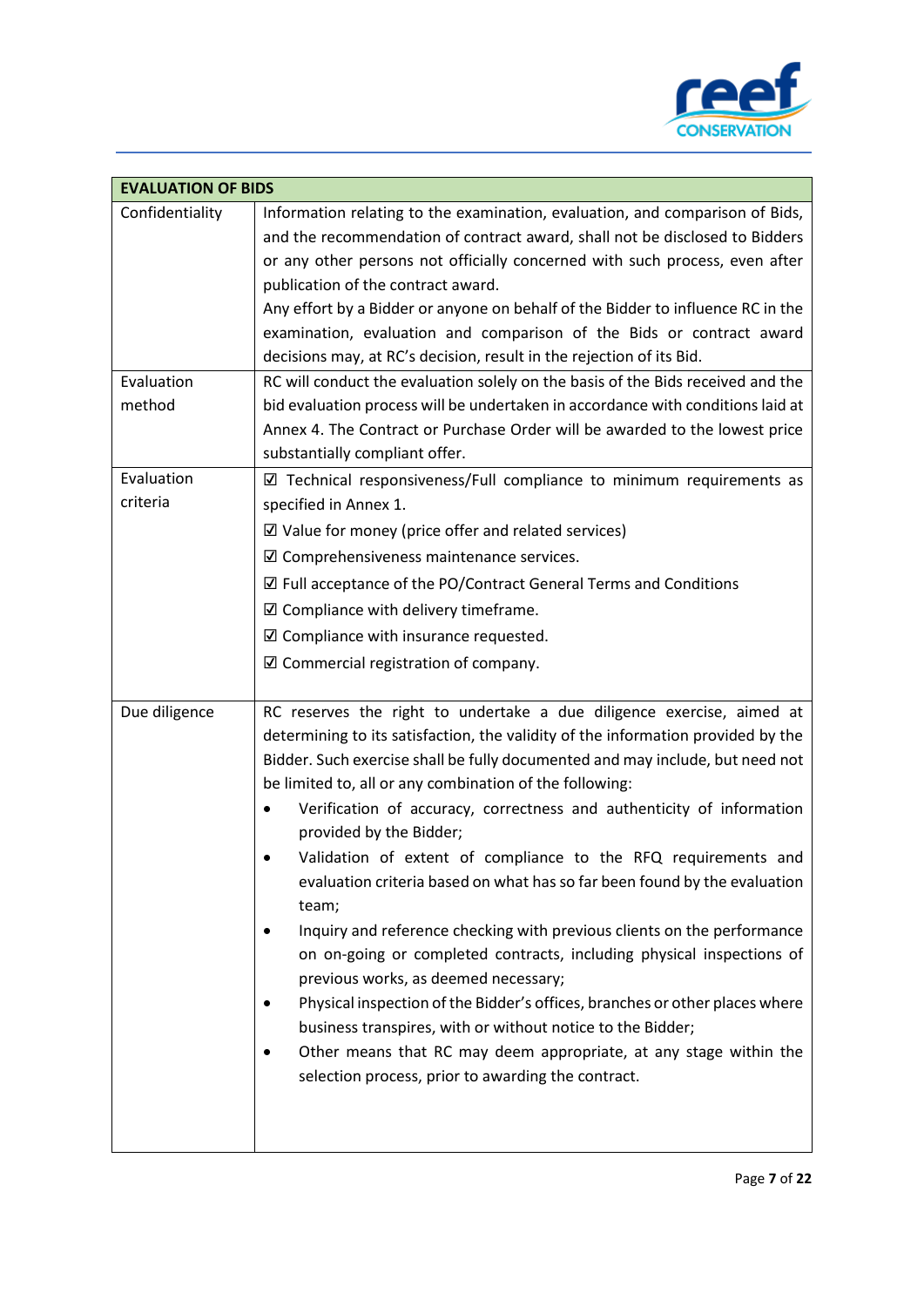

| Nonconformities,         | Provided that a Bid is substantially responsive, RC may waive any non-              |  |  |
|--------------------------|-------------------------------------------------------------------------------------|--|--|
| Reparable Errors         | conformities or omissions in the Bid that, in the opinion of RC, do not             |  |  |
| and Omissions            | constitute a material deviation. RC may request the Bidder to submit the            |  |  |
|                          | necessary information or documentation, within a reasonable period, to rectify      |  |  |
|                          | non-material non-conformities or omissions in the Bid related to                    |  |  |
|                          | documentation requirements. Such omission shall not be related to any aspect        |  |  |
|                          | of the price of the Bid. Failure of the Bidder to comply with the request may       |  |  |
|                          | result in the rejection of its Bid.                                                 |  |  |
| <b>AWARD OF CONTRACT</b> |                                                                                     |  |  |
| Right to accept,         | RC reserves the right to accept or reject any bid, to render any or all of the bids |  |  |
| reject, any or all       | as non-responsive, and to reject all Bids at any time prior to award of contract,   |  |  |
| bids                     | without incurring any liability, or obligation to inform the affected Bidder(s) of  |  |  |
|                          | the grounds for RC's action. RC shall not be obliged to award the contract to       |  |  |
|                          | the lowest priced offer.                                                            |  |  |
| <b>Award Criteria</b>    | Prior to expiration of the period of Bid validity, RC shall award the contract to   |  |  |
|                          | the qualified and eligible Bidder that is found to be responsive to the             |  |  |
|                          | requirements and has offered the lowest price.                                      |  |  |
| Right to vary            | At the time of award of Contract or Purchase Order, RC reserves the right to        |  |  |
| requirement at           | vary (increase or decrease) the quantity of services and/or goods, by up to a       |  |  |
| time of award            | maximum twenty-five per cent (25%) of the total offer, without any change in        |  |  |
|                          | the unit price or other terms and conditions.                                       |  |  |
| Type of contract         | $\boxtimes$ Purchase Order (PO).                                                    |  |  |
| to be awarded            | ☑ Contract Face Sheet (i.e., signed LTA) accompanied by PO for call-off.            |  |  |
|                          | $\Box$ Contract for Works.                                                          |  |  |
| Special conditions       | RC reserves the right to cancel a PO/Contract if the delivery/completion is         |  |  |
| of contract              | delayed by 10 days after award of the contract.                                     |  |  |
| Payment terms            | By cheque or bank transfer through monthly instalments for a period of 53           |  |  |
|                          | months after receipt of good(s) and/or service(s), subject to submission of         |  |  |
|                          | payment documentation.                                                              |  |  |
| Conditions for           | $\Box$ Passing Inspection / Complete Installation.                                  |  |  |
| release of               | $\boxtimes$ Passing all Testing.                                                    |  |  |
| payment                  | $\Box$ Completion of Training on Operation and Maintenance.                         |  |  |
|                          | ☑ Written Acceptance of Goods, Services and Works, based on full compliance         |  |  |
|                          | with RFQ requirements                                                               |  |  |
| Expected date for        | Contract award: 06-May-2022.                                                        |  |  |
| contract award           | Delivery date: One week from the issuance of the purchase order.                    |  |  |
| and delivery             |                                                                                     |  |  |
| Publication of           |                                                                                     |  |  |
|                          | RC will publish the contract award valued at 1,500,000 MUR and more on its          |  |  |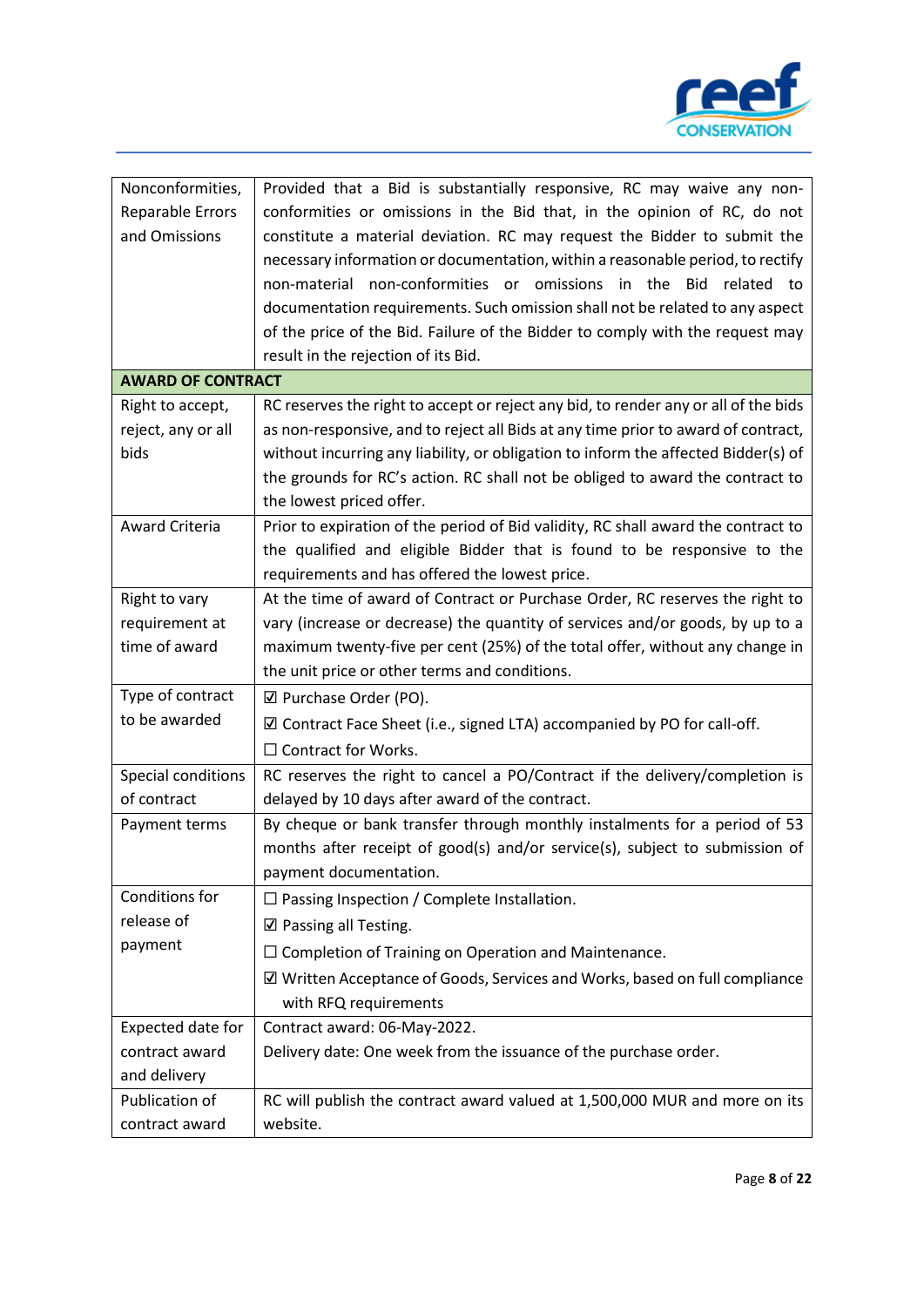

## **ANNEX 1: TERMS OF REFERENCE (TOR) AND TECHNICAL SPECIFICATIONS**

RC invites eligible and reputable Car Rental companies to submit a firm proposal for vehicle rental services in Mauritius. Rental of ONE vehicle (without driver) shall be done for a duration period of 53 months from May 2022 to October 2026.

| <b>Criteria</b> | Description / Specifications of the            | Reviewed, understood,    | If you cannot    |
|-----------------|------------------------------------------------|--------------------------|------------------|
| #               | <b>Vehicles</b>                                | accepted without any     | comply, pls.     |
|                 |                                                | reservation              | indicate counter |
|                 |                                                | (Fill in with YES or NO) | proposal         |
| $\mathbf{1}$    | Type of vehicle (either/or):                   |                          |                  |
|                 | Small SUV;<br>$\overline{\phantom{0}}$         |                          |                  |
|                 | Station wagon vehicle;                         |                          |                  |
|                 | 2x4 double cab.                                |                          |                  |
| $\overline{2}$  | The vehicle shall be of Automatic or           |                          |                  |
|                 | Self-Shifting Transmission.                    |                          |                  |
| 3               | The vehicle shall run by Petrol or             |                          |                  |
|                 | Diesel, but Petrol/Hybrid type would           |                          |                  |
|                 | be considered an advantage.                    |                          |                  |
| 4               | The vehicle shall not be more than             |                          |                  |
|                 | three (3) years old at the time of             |                          |                  |
|                 | delivery.                                      |                          |                  |
| 5               | The vehicle must be registered as a            |                          |                  |
|                 | contract vehicle at the National               |                          |                  |
|                 | Transport Authority (NTA) and have a           |                          |                  |
|                 | valid fitness certificate.                     |                          |                  |
| 6               | The vehicle shall be equipped with             |                          |                  |
|                 | necessary safety items, including seat         |                          |                  |
|                 | belts, spare tire, mechanical jack, tire       |                          |                  |
|                 | changing tools, basic hand tools, etc.         |                          |                  |
| $\overline{7}$  | The vehicle shall be fully covered by all      |                          |                  |
|                 | necessary insurances in case of                |                          |                  |
|                 | accidents (comprehensive insurance).           |                          |                  |
|                 | Vehicles'<br><b>Both</b><br>passengers'<br>and |                          |                  |
|                 | comprehensive Insurance policy and             |                          |                  |
|                 | coverage are mandatory and should              |                          |                  |
|                 | be valid throughout the duration of            |                          |                  |
|                 | the LTA.                                       |                          |                  |
|                 |                                                |                          |                  |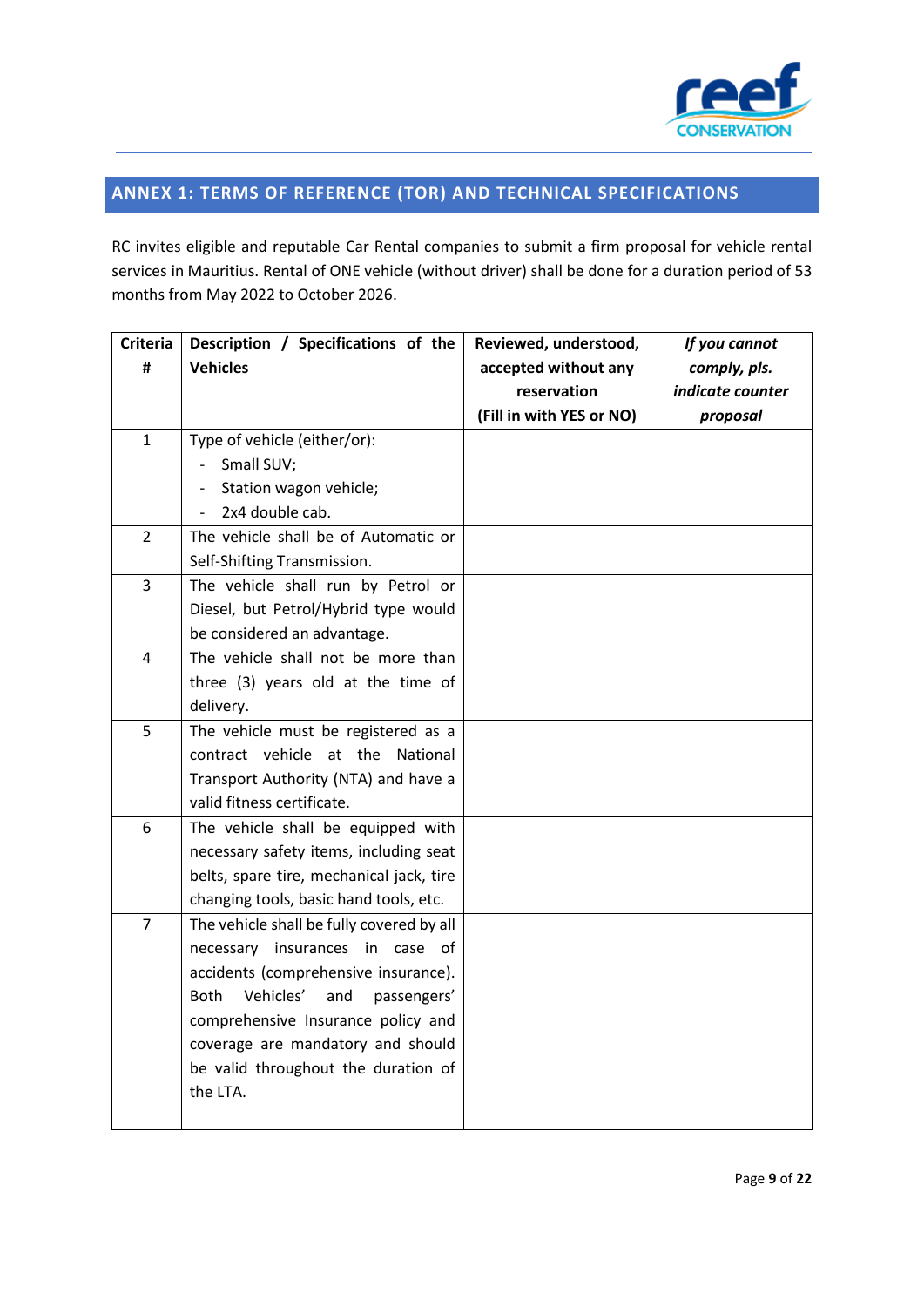

| <b>Criteria</b><br># | Description / Specifications of the<br><b>Vehicles</b>                                                                                                                                                                                                                                                 | Reviewed, understood,<br>accepted without any<br>reservation<br>(Fill in with YES or NO) | If you cannot<br>comply, pls.<br><i>indicate counter</i><br>proposal |
|----------------------|--------------------------------------------------------------------------------------------------------------------------------------------------------------------------------------------------------------------------------------------------------------------------------------------------------|------------------------------------------------------------------------------------------|----------------------------------------------------------------------|
| 8                    | The proposed financial rental rate<br>shall be inclusive of Collision damage<br>insurance (CDW), Personal Accident<br>Cover (PAI), Theft protection (TP),<br>Unlimited<br>mileage, repairs<br>and<br>maintenance, including tyres and<br>vehicle replacement in case<br>of<br>breakdown / maintenance. |                                                                                          |                                                                      |
| 9                    | The proposed financial rental rate<br>shall be exclusive of fuel and insurance<br>franchise in case of accident.                                                                                                                                                                                       |                                                                                          |                                                                      |
| 10                   | The proposed financial rental rate<br>cannot be reviewed nor amended<br>during the rental period of 53 months.                                                                                                                                                                                         |                                                                                          |                                                                      |
| 11                   | Should the vehicle need to be changed<br>during rental period of 53 months, the<br>same type of vehicle as referred to<br>Criterion #1, should be provided.                                                                                                                                            |                                                                                          |                                                                      |

| Name and Signature of the<br><b>Supplier's Authorized Person</b> |  |
|------------------------------------------------------------------|--|
| <b>Designation</b>                                               |  |
| <b>Date</b>                                                      |  |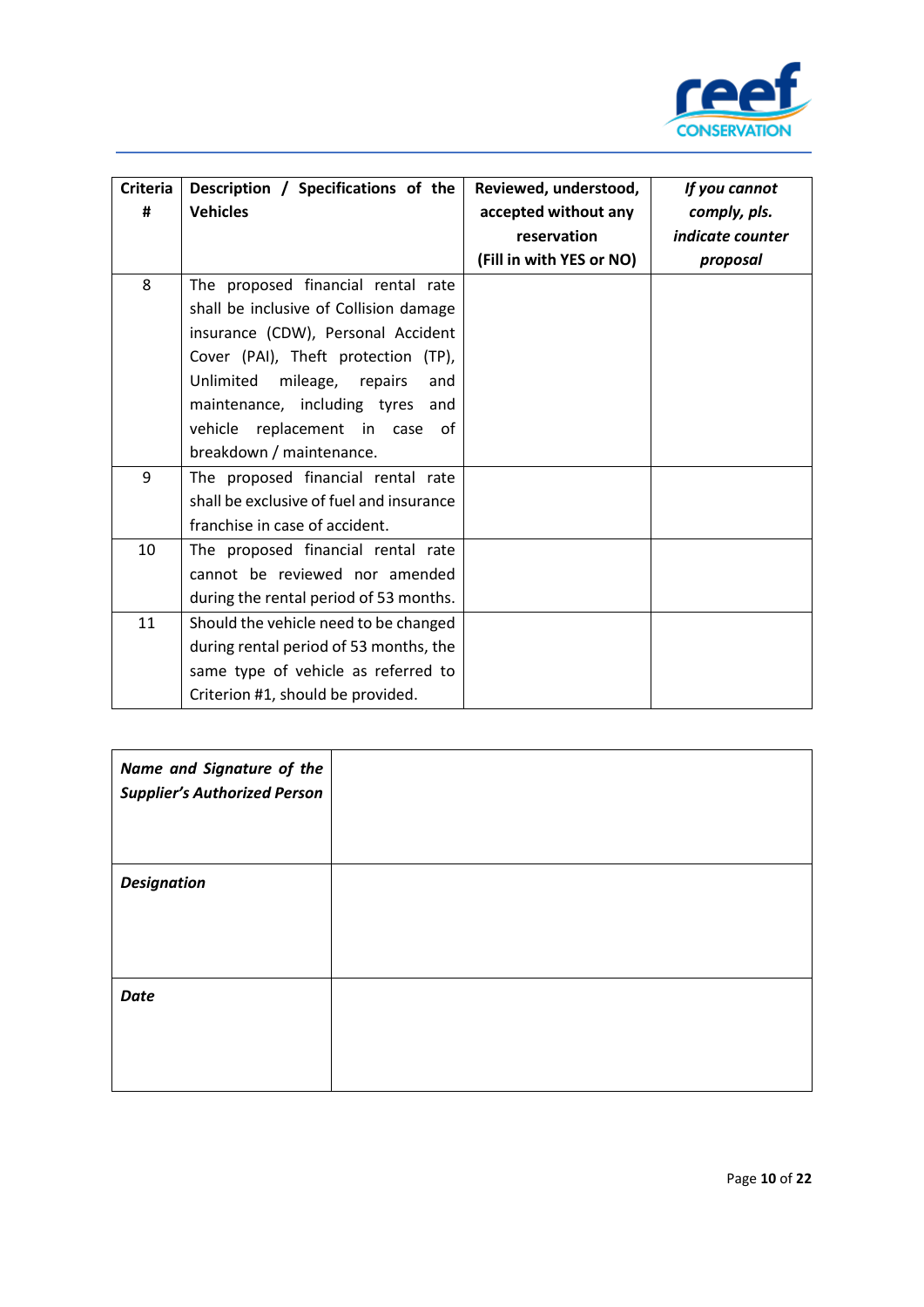

## **ANNEX 2: QUOTATION SUBMISSION FORM**

*Bidders are requested to complete this form, including the Company Profile and Bidder's Declaration, sign it and return it as part of their quotation along with Annex 3: Technical and Financial Offer. The Bidder shall fill in this form in accordance with the instructions indicated. No alterations to its format shall be permitted and no substitutions shall be accepted.* 

| <b>Name of Bidder:</b> |       |
|------------------------|-------|
| <b>RFQ reference:</b>  | Date: |

#### **Company Profile**

| <b>Item Description</b>             | <b>Detail</b>          |
|-------------------------------------|------------------------|
| Legal name of bidder.               |                        |
|                                     |                        |
|                                     |                        |
| Legal Address, City, Country.       |                        |
|                                     |                        |
|                                     |                        |
|                                     |                        |
|                                     |                        |
| Telephone.                          |                        |
|                                     |                        |
| Email.                              |                        |
| Website.                            |                        |
|                                     |                        |
| Year of Registration.               |                        |
| <b>Business Registration Number</b> |                        |
| (BRN).                              |                        |
| VAT/TVA/Tax Registration            |                        |
| Number.                             |                        |
|                                     |                        |
| Legal structure.                    | $\Box$ Limited company |
|                                     | $\Box$ NGO             |
|                                     | $\Box$ Institution     |
|                                     | $\Box$ Natural Person  |
|                                     |                        |
|                                     |                        |
|                                     |                        |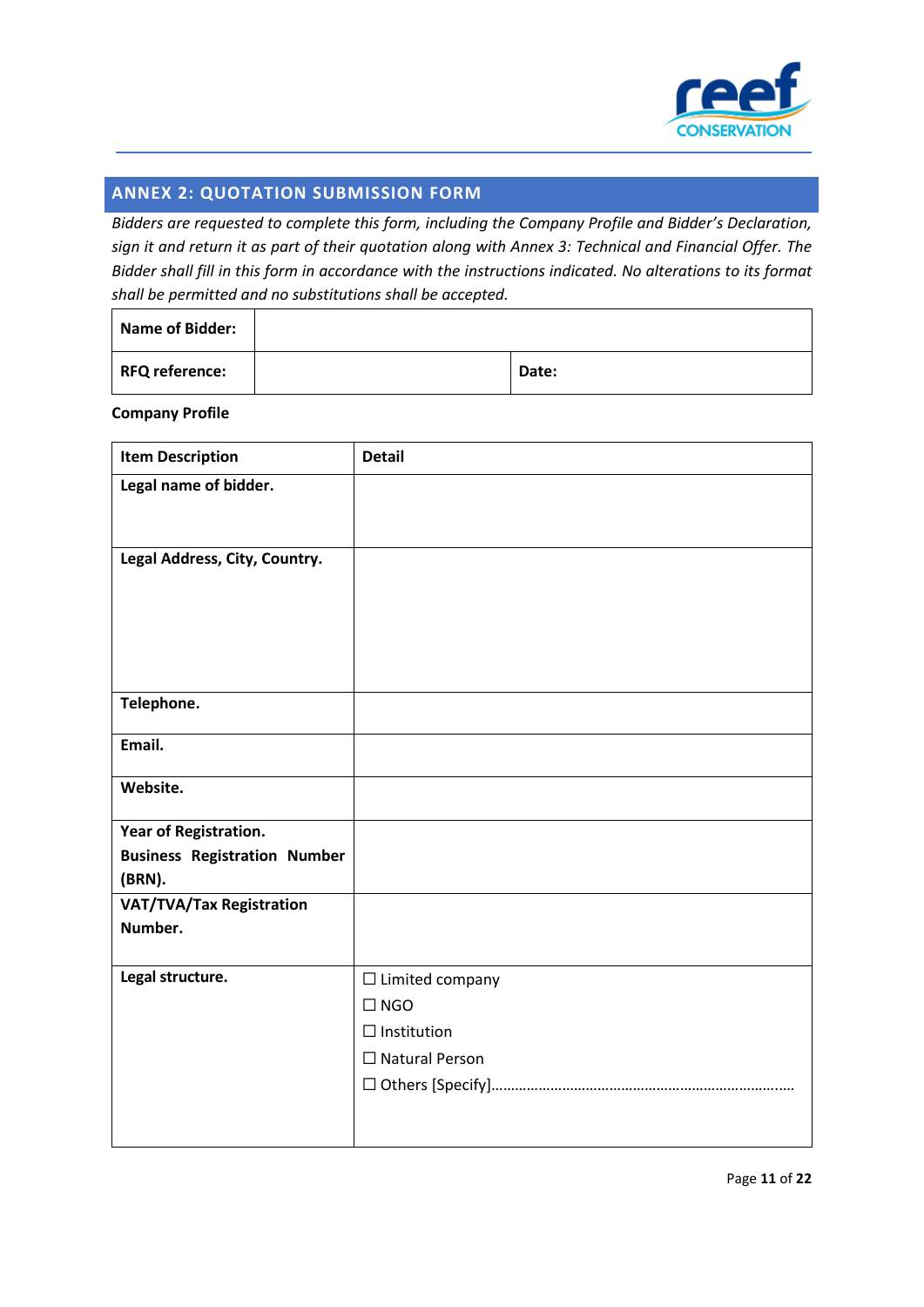

| <b>Item Description</b> | <b>Detail</b>               |
|-------------------------|-----------------------------|
| <b>Bank Information</b> | <b>Bank Name:</b>           |
|                         | <b>Bank Address:</b>        |
|                         | IBAN:                       |
|                         | SWIFT/BIC:                  |
|                         | <b>Account Currency:</b>    |
|                         | <b>Bank Account Number:</b> |

## **Bidder's Declaration**

| Yes    | <b>No</b> |                                                                                          |
|--------|-----------|------------------------------------------------------------------------------------------|
| □      | П         | Requirements and Terms and Conditions: I have read and fully understand the RFQ,         |
|        |           | including the RFQ Instruction and Data sheet, TOR, and General Conditions of Contract.   |
|        |           | I confirm that the Bidder agrees to be bound by them.                                    |
| □      | $\Box$    | I confirm that the Bidder has the necessary capacity, capability, and necessary licenses |
|        |           | to fully meet or exceed the Requirements and will be available to deliver throughout     |
|        |           | the relevant Contract period.                                                            |
| $\Box$ | П         | Ethics: In submitting this Quote I warrant that the bidder: has not entered into any     |
|        |           | improper, illegal, collusive or anti-competitive arrangements with any Competitor; has   |
|        |           | not directly or indirectly approached any representative of the Buyer (other than the    |
|        |           | Point of Contact) to lobby or solicit information in relation to the RFQ; has not        |
|        |           | attempted to influence, or provide any form of personal inducement, reward or benefit    |
|        |           | to any representative of the Buyer.                                                      |
| □      | $\Box$    | I confirm to undertake not to engage in proscribed practices, or any other unethical     |
|        |           | practice, with RC or any other party, and to conduct business in a manner that averts    |
|        |           | any financial, operational, reputational or other undue risk to RC.                      |
| $\Box$ | $\Box$    | Conflict of interest: I warrant that the bidder has no actual, potential, or perceived   |
|        |           | Conflict of Interest in submitting this Quote or entering a Contract to deliver the      |
|        |           | Requirements. Where a Conflict of Interest arises during the RFQ process the bidder      |
|        |           | will report it immediately to the Procuring Organisation's Point of Contact.             |
| □      | П         | Bankruptcy: I have not declared bankruptcy, are not involved in bankruptcy or            |
|        |           | receivership proceedings, has not suspended business activities or is not in any         |
|        |           | analogous situation arising from a similar procedure under national laws and             |
|        |           | regulations, and there is no judgment or pending legal action against us that could      |
|        |           | impair our operations in the foreseeable future.                                         |
| □      | $\Box$    | I confirm that neither a Director or Partner of the Bidder, has not been convicted of an |
|        |           | offence concerning his professional conduct by a judgement which has the force of res    |
|        |           | judicata, nor been guilty of grave professional misconduct in the course of their        |
|        |           | business.                                                                                |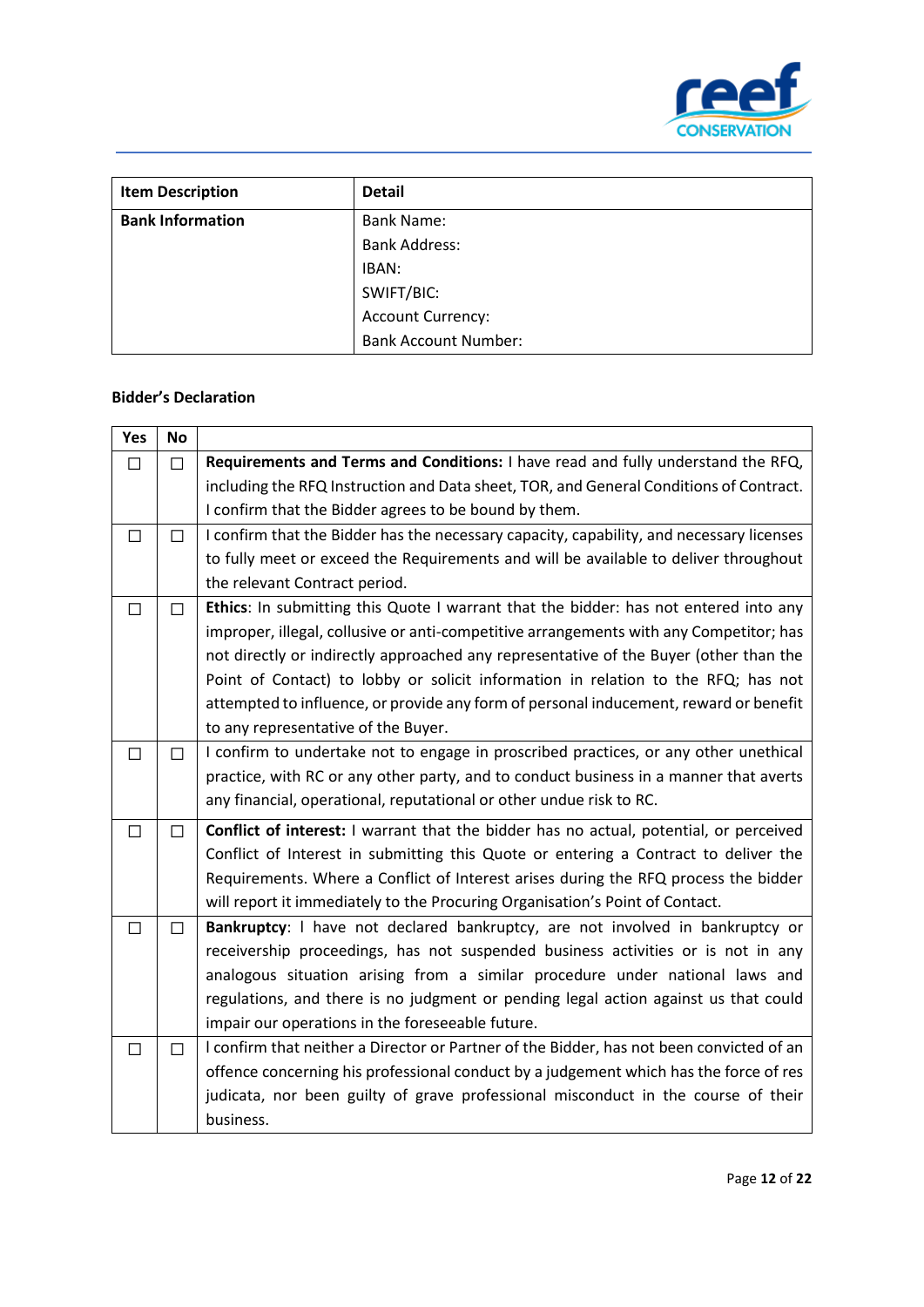

| <b>Yes</b> | <b>No</b>    |                                                                                             |
|------------|--------------|---------------------------------------------------------------------------------------------|
| П          | П            | I confirm that the Bidder has fulfilled its obligations relating to the payment of taxes or |
|            |              | social security contributions in Mauritius or any other Country in which the tenderer is    |
|            |              | located.                                                                                    |
| □          | $\mathsf{L}$ | I confirm that that neither a Director or Partner of the Bidder has not been found guilty   |
|            |              | of fraud or corruption, or money laundering.                                                |
| □          | П            | I confirm that that neither a Director or Partner of the Bidder has not been convicted      |
|            |              | of being a member of a criminal organisation or any other illegal activity.                 |
| □          | П            | I confirm that that neither a Director or Partner of the Bidder has not has not been        |
|            |              | found guilty of serious misrepresentation inproviding information to a public               |
|            |              | buying agency                                                                               |
| П          | П            | Offer Validity Period: I confirm that this Quote, including the price, remains open for     |
|            |              | acceptance for the Offer Validity.                                                          |
| П          | П            | I understand and recognise that you are not bound to accept any Quotation you               |
|            |              | receive, and I certify that the goods offered in our Quotation are new and unused.          |
| □          | П            | I certify that the information provided above is accurate and complete to the best of       |
|            |              | my knowledge. I understand that the provision of inaccurate or misleading information       |
|            |              | in this declaration may lead to my organisation being excluded from participation in        |
|            |              | future tenders.                                                                             |
| П          | П            | By signing this declaration, the signatory below represents, warrants and agrees that       |
|            |              | he/she has been authorised by the Organisation/s to make this declaration on its/their      |
|            |              | behalf.                                                                                     |

| <b>Signature</b> |  |
|------------------|--|
|                  |  |
| <b>Name</b>      |  |
|                  |  |
| <b>Title</b>     |  |
|                  |  |
| <b>Date</b>      |  |
|                  |  |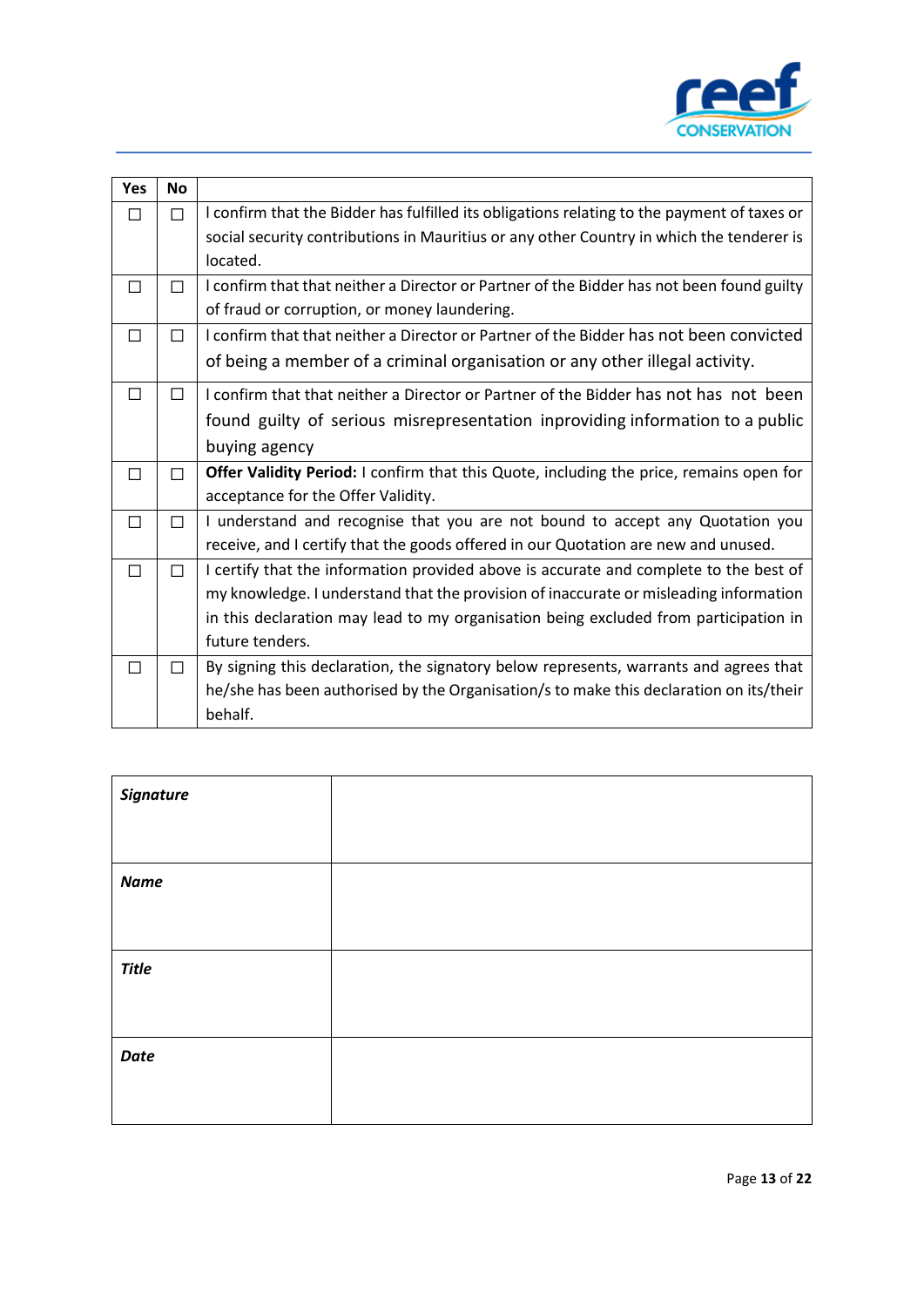

## **ANNEX 3: TECHNICAL AND FINANCIAL OFFER - SERVICES**

## **Technical Offer**

*Bidders are requested to complete this form, sign it and return it as part of their quotation along with Annex 2 Quotation Submission Form. The Bidder shall fill in this form in accordance with the instructions indicated. No alterations to its format shall be permitted and no substitutions shall be accepted.*

| <b>Name of Bidder:</b> |       |
|------------------------|-------|
| RFQ reference:         | Date: |

*Please provide a brief description of your qualification, capacity and expertise that is relevant to the TOR.*

## **Compliance with Requirements**

|                       | <b>You Responses</b>   |        |                                                                          |
|-----------------------|------------------------|--------|--------------------------------------------------------------------------|
|                       | Yes, we will<br>comply | comply | No, we cannot $ $ if you cannot comply, pls.<br>indicate counter - offer |
| Delivery Lead Time    |                        |        |                                                                          |
| Validity of Quotation |                        |        |                                                                          |
| Payment terms         |                        |        |                                                                          |

| I, the undersigned, certify that I am duly authorised to sign this quotation and bind the company<br>below in event that the quotation is accepted. |                                |  |  |
|-----------------------------------------------------------------------------------------------------------------------------------------------------|--------------------------------|--|--|
| Company Name:                                                                                                                                       | Authorised Signature:          |  |  |
| Address:                                                                                                                                            | Date:                          |  |  |
| Phone No.:                                                                                                                                          | Name:                          |  |  |
| Email Address:                                                                                                                                      | Title of Authorised Signatory: |  |  |
|                                                                                                                                                     | <b>Email Address:</b>          |  |  |
|                                                                                                                                                     |                                |  |  |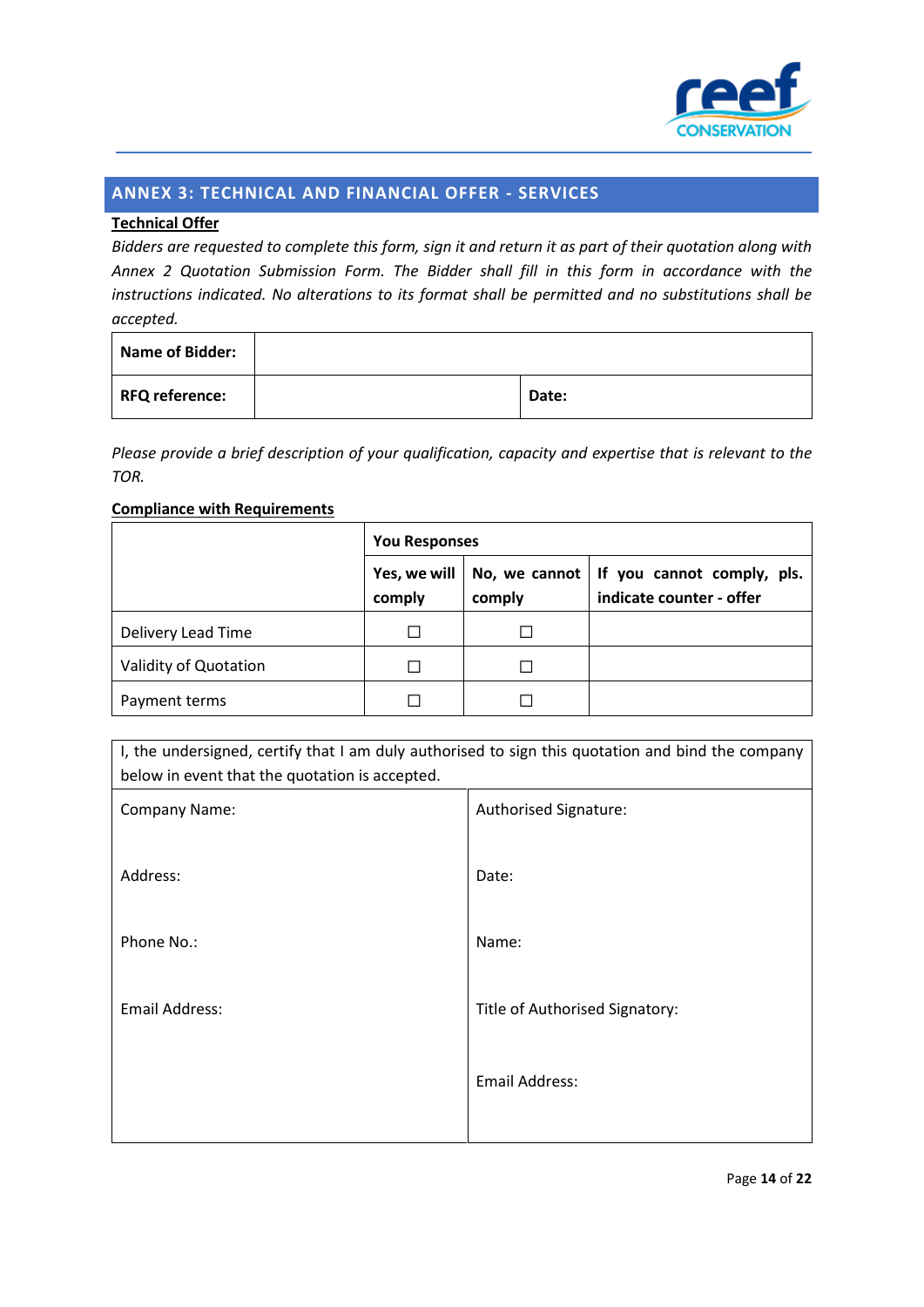

## **Financial Offer**

## *(This Form must be submitted only using the Supplier's Official Letterhead/Stationery<sup>1</sup> )*

We, the undersigned, hereby accept the General Terms and Conditions for Institutional (De Minimis) Contract at Annex 5, with no reservation and offer to supply ONE vehicle listed below in conformity with the TOR and Technical Specifications in Annex 1 as per RFQ Reference No. RC/CRP/01/22:

## **TABLE 1: Offer to Supply ONE Vehicle Compliant with TOR and Technical Specifications in Annex 1**

| <b>Item</b><br>No. | <b>Description/Specification</b><br>of Vehicles                                                             | <b>Estimated</b><br>quantity from<br>May-22 to Oct-22 | Unit  | <b>Unit Price</b><br>(MUR) | <b>Total Price</b><br>(MUR) |
|--------------------|-------------------------------------------------------------------------------------------------------------|-------------------------------------------------------|-------|----------------------------|-----------------------------|
| 1                  | Rental of ONE vehicle in<br>accordance with the TOR<br>and Technical Specifications<br>detailed in Annex 1. | 53                                                    | Month |                            |                             |
|                    | <b>Total Final and All-Inclusive Price Quotation</b>                                                        |                                                       |       |                            |                             |

All other information that we have not provided automatically implies our full compliance with the requirements of the RFQ and General Terms and Conditions for Institutional (De Minimis) Contract (Annex 5).

| Name and Signature of the<br><b>Supplier's Authorized Person</b> |  |
|------------------------------------------------------------------|--|
| <b>Designation</b>                                               |  |
| <b>Date</b>                                                      |  |

*<sup>1</sup> Official Letterhead/Stationery must indicate contact details – addresses, email, phone and fax numbers – for verification purposes*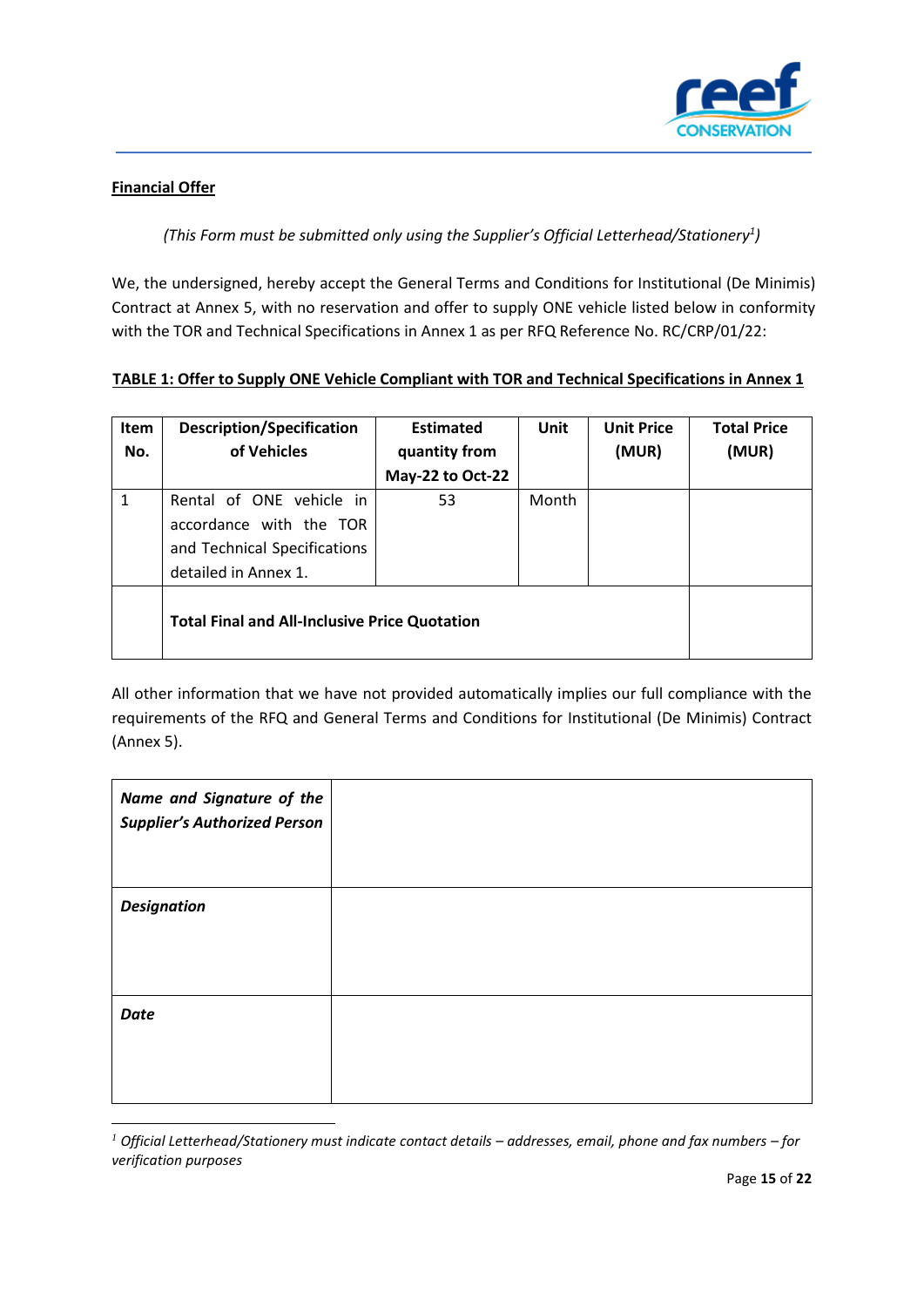

## **ANNEX 4: EVALUATION PROCESS**

RC will convene an evaluation team which will include members of the Board of Directors, and Head of Research Programmes. During the evaluation period, clarifications may be sought by e-mail from Bidders. Clarifications may include testimonials from customers in support of particular aspects of a tender, whether such aspects are contained in the original submission or in subsequent responses to requests for clarification. Deadlines will be imposed for the receipt of such clarifications and failure to meet these deadlines will result in the disqualification of the Bid or loss of marks in the selection score sheet. Responses to requests for clarification shall not materially change any of the elements of the proposals submitted. Unsolicited communications from Bidders will not be entertained during the evaluation period.

Bids which will qualify for participation in the evaluation process prior to award of contract should meet the following criteria:

| Phase#       | <b>Evaluation</b>    | Basic requirements with which proposals must comply with |                                                                                                    |
|--------------|----------------------|----------------------------------------------------------|----------------------------------------------------------------------------------------------------|
|              | <b>Process Stage</b> |                                                          |                                                                                                    |
|              |                      |                                                          | The first phase of evaluation will determine whether Bids which have been submitted are in line    |
|              |                      |                                                          | with the RFQ Instructions and Data Sheet as described in Section 2. Only those Bids which meet the |
|              |                      |                                                          | mandatory criteria under Section 2 will qualify for the second phase of the evaluation process.    |
| $\mathbf{1}$ | Essential            |                                                          | A. Closing Date: Bid proposals must meet the deadlines set in the                                  |
|              | criteria             |                                                          | RFQ Instructions and Data Sheet as described in Section 2, or                                      |
|              | screening            |                                                          | such revised deadline as may be notified to Bidders by RC.                                         |
|              |                      |                                                          | B. Submission Method: Bid proposals must be delivered in the                                       |
|              |                      |                                                          | method specified in Section 2. RC will not accept responsibility                                   |
|              |                      |                                                          | for bids delivered by any other method. Responses delivered in                                     |
|              |                      |                                                          | any other method will be rejected.                                                                 |
|              |                      |                                                          | C. Format and Structure of the Bids: Bid proposals must conform                                    |
|              |                      |                                                          | to the format templates provided at Annexes 1, 2 and 3. Failure                                    |
|              |                      |                                                          | to comply with the prescribed format and structure may result                                      |
|              |                      |                                                          | in bids being rejected at this stage.                                                              |
|              |                      |                                                          | D. Confirmation of validity of Bids: Bidders must confirm that the                                 |
|              |                      |                                                          | period of validity of their proposal is not less than sixty (60) days.                             |
|              |                      | Е.                                                       | Minimum mandatory requirements of specifications or                                                |
|              |                      |                                                          | contract performance: The Bid proposals should meet the                                            |
|              |                      |                                                          | minimum mandatory requirements as laid under the TOR at                                            |
|              |                      |                                                          | Annex 1.                                                                                           |
|              |                      |                                                          |                                                                                                    |
|              |                      |                                                          |                                                                                                    |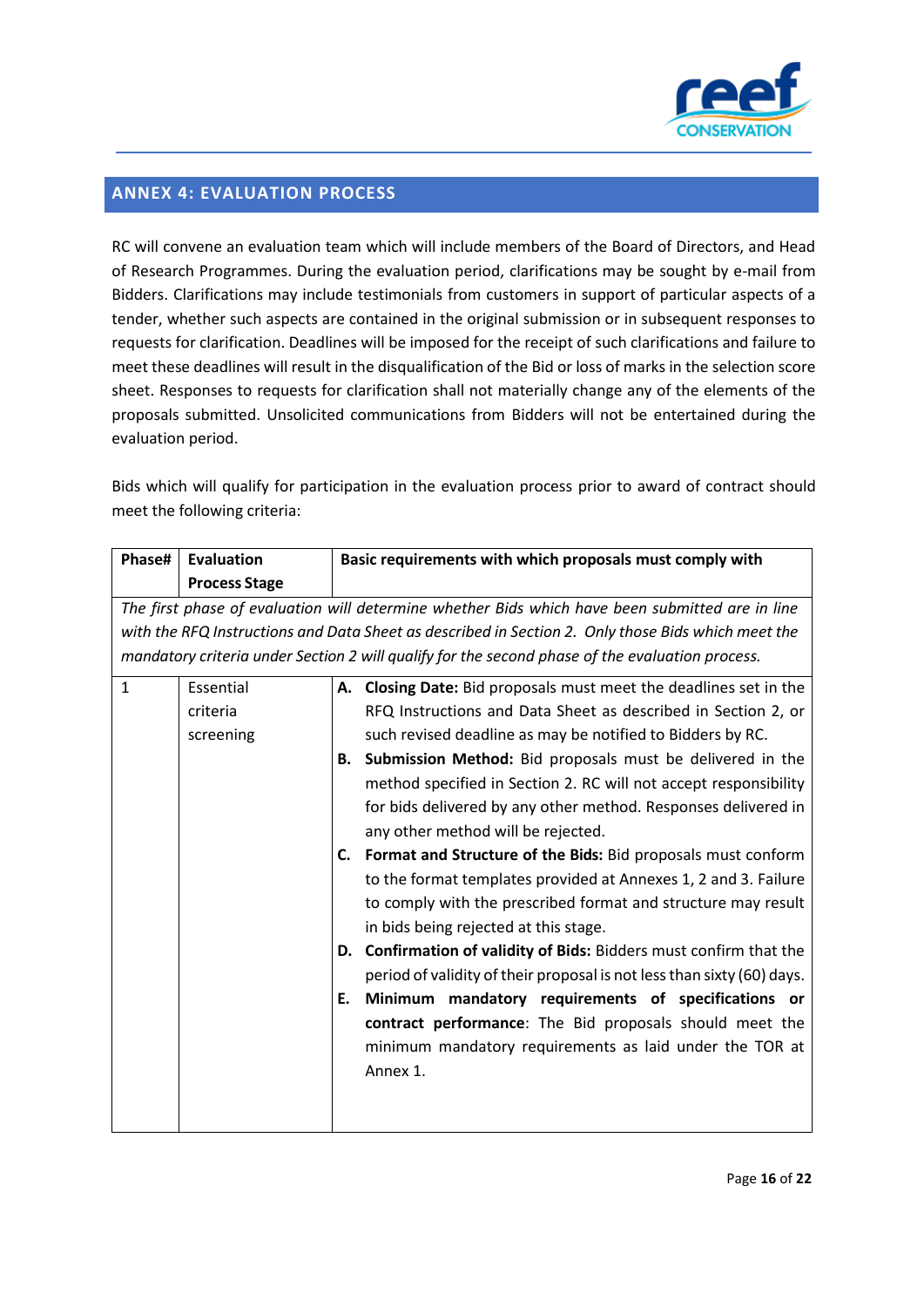

| Phase#         | <b>Evaluation</b>                                        |    | Basic requirements with which proposals must comply with                                                                                                                                                                                                                                                                                                                                                                                                                                                                                                                                                                                                                                                  |
|----------------|----------------------------------------------------------|----|-----------------------------------------------------------------------------------------------------------------------------------------------------------------------------------------------------------------------------------------------------------------------------------------------------------------------------------------------------------------------------------------------------------------------------------------------------------------------------------------------------------------------------------------------------------------------------------------------------------------------------------------------------------------------------------------------------------|
|                | <b>Process Stage</b>                                     |    |                                                                                                                                                                                                                                                                                                                                                                                                                                                                                                                                                                                                                                                                                                           |
|                |                                                          |    | The second stage of the evaluation will involve an assessment of the Bidder's personal and legal                                                                                                                                                                                                                                                                                                                                                                                                                                                                                                                                                                                                          |
|                | circumstances, to fulfil the obligations of the contract |    |                                                                                                                                                                                                                                                                                                                                                                                                                                                                                                                                                                                                                                                                                                           |
| $\overline{2}$ | Legal criteria                                           | F. | Submission of necessary documents: Bidders must submit dully                                                                                                                                                                                                                                                                                                                                                                                                                                                                                                                                                                                                                                              |
|                | screening                                                |    | filled copies of Annex 2 along with any necessary document                                                                                                                                                                                                                                                                                                                                                                                                                                                                                                                                                                                                                                                |
|                |                                                          |    | which has been requested including their Company Registration                                                                                                                                                                                                                                                                                                                                                                                                                                                                                                                                                                                                                                             |
|                |                                                          |    | Certificate, Business Registration Number and Value Added Tax                                                                                                                                                                                                                                                                                                                                                                                                                                                                                                                                                                                                                                             |
|                |                                                          |    | Certificate (if applicable).                                                                                                                                                                                                                                                                                                                                                                                                                                                                                                                                                                                                                                                                              |
|                |                                                          |    | Each proposal that conforms to the Essential and Legal Criteria will be evaluated according to the                                                                                                                                                                                                                                                                                                                                                                                                                                                                                                                                                                                                        |
|                | Award Criteria provided below.                           |    |                                                                                                                                                                                                                                                                                                                                                                                                                                                                                                                                                                                                                                                                                                           |
| 3              | <b>Award Criteria</b>                                    |    | G. Score/Marking system: Bids will be awarded marks under each<br>of the award criteria listed in this section to determine the most<br>economically advantageous Bid:<br>Price:<br>(a)                                                                                                                                                                                                                                                                                                                                                                                                                                                                                                                   |
|                |                                                          |    | All prices must be in Mauritian Rupees. A clear breakdown of<br>prices must be shown as part of the financial offer $-$ any<br>transport fees, taxes (including VAT) etc. must be shown<br>separately. Prices offered will be evaluated on full cost basis<br>(including all fees and taxes that are applicable). Marks for cost<br>will be awarded on the inverse proportion formula shown below:<br>Score vendor = Maximum score X (Price min / Price vendor)<br>(b) Technical Specificity / Quality:<br>This will be based on the quality of service being provided by the<br>Bidder including proposed after-sales service, proposed<br>maintenance service, insurance policy service amongst others. |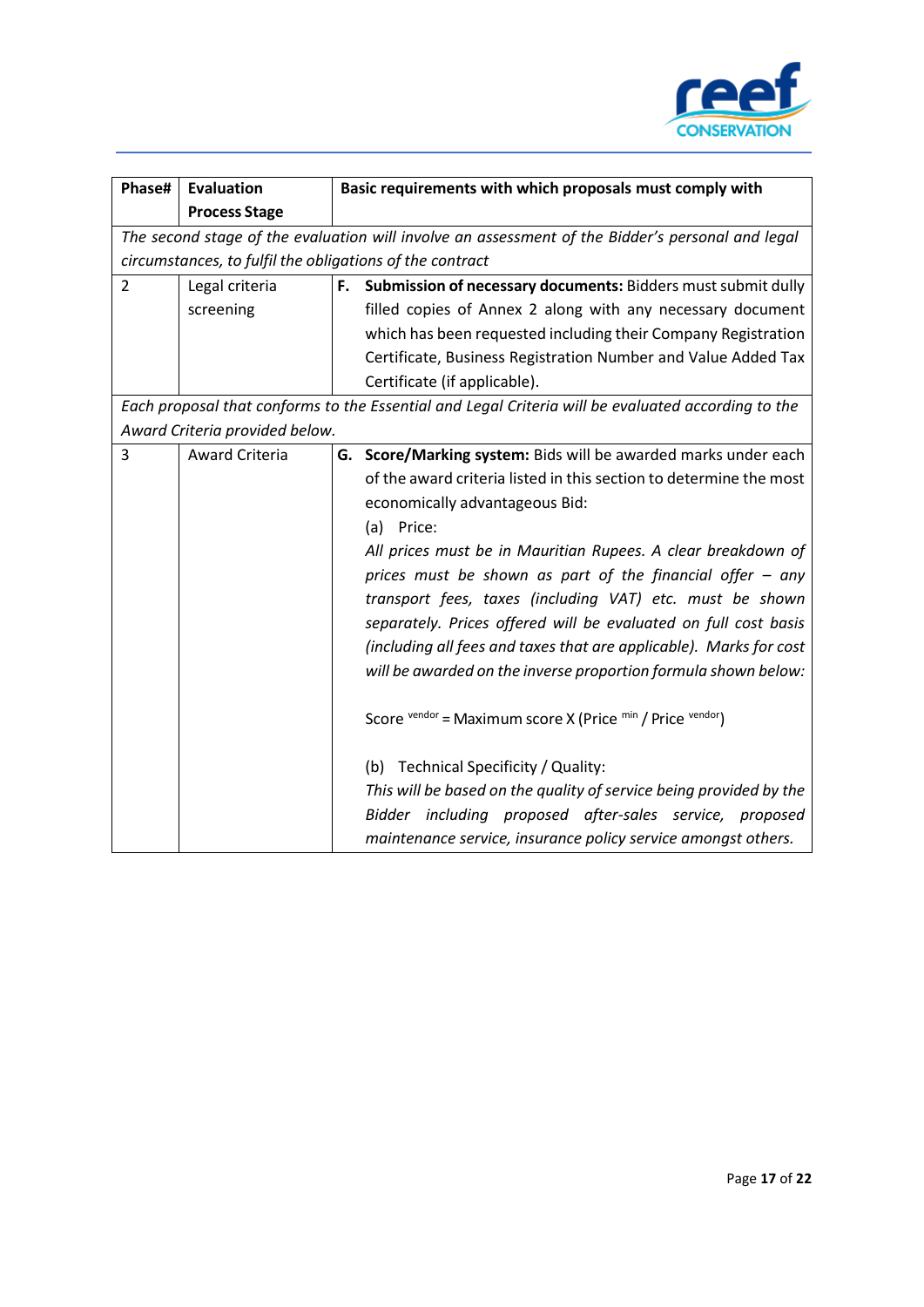

## **ANNEX 5: GENERAL TERMS AND CONDITIONS**

This Contract is between the Reef Conservation, an NGO registered with the Registrar General since 2004 and accredited with the National Corporate Responsibility Foundation since 2009 (hereinafter "RC"), on the one hand, and a company or organisation indicated in the Face Sheet of this Contract (hereinafter the "Contractor"), on the other hand.

- 1. LEGAL STATUS OF THE PARTIES: RC and the Contractor shall be referred to as a "Party" or, collectively, "Parties" hereunder, and:
	- 1.1. The Contractor shall have the legal status of an independent contractor vis-à-vis RC, and nothing contained in or relating to the Contract shall be construed as establishing or creating between the Parties the relationship of employer and employee or of principal and agent. The officials, representatives, employees, or subcontractors of each of the Parties shall not be considered in any respect as being the employees or agents of the other Party, and each Party shall be solely responsible for all claims arising out of or relating to its engagement of such persons or entities.
- 2. OBLIGATIONS OF THE CONTRACTOR:
	- 2.1. The Contractor shall perform and complete the services described in the Terms of Reference (hereinafter the "Services"), with due diligence and efficiency, and in accordance with this Contract. The Contractor shall also provide all technical and administrative support needed in order to ensure the timely and satisfactory performance of the Services.
	- 2.2. The Contractor represents and warrants the accuracy of any information or data provided to RC for the purpose of entering into this Contract, as well as the quality of the deliverables foreseen under this Contract, in accordance with the highest industry and professional standards.
	- 2.3. All time limits contained in this Contract shall be deemed to be of the essence in respect of the performance of the provision of the Services.
- 3. LONG TERM AGREEMENT:

If the Contractor is engaged by RC on the basis of a long-term agreement ("LTA") as indicated in the Face Sheet of this Contract, the following conditions shall apply:

- 3.1. RC does not warrant that any quantity of Services shall be ordered during the term of the LTA.
- 3.2. The Contractor shall provide the Services, as requested by RC and reflected in a purchase order, which shall be subject to the terms and conditions stipulated in this Contract. For the avoidance of doubt, RC shall acquire no legal obligations towards the Contractor unless and until a purchase order is issued.
- 3.3. In the event of any advantageous technical changes and/or downward pricing of the Services during the term of the retainer, the Contractor shall notify RC immediately. RC shall consider the impact of any such event and may request an amendment to the retainer.
- 3.4. The LTA shall remain in force for the whole duration of the Contract.
- 4. PRICE AND PAYMENT:
	- 4.1. FIXED PRICE: For this Contract, Fixed Price will be implemented as a payment method pursuant to the Face Sheet of this Contract, in full consideration for the complete and satisfactory provision of the Services, RC shall pay the Contractor a fixed amount indicated in the Face Sheet of this Contract.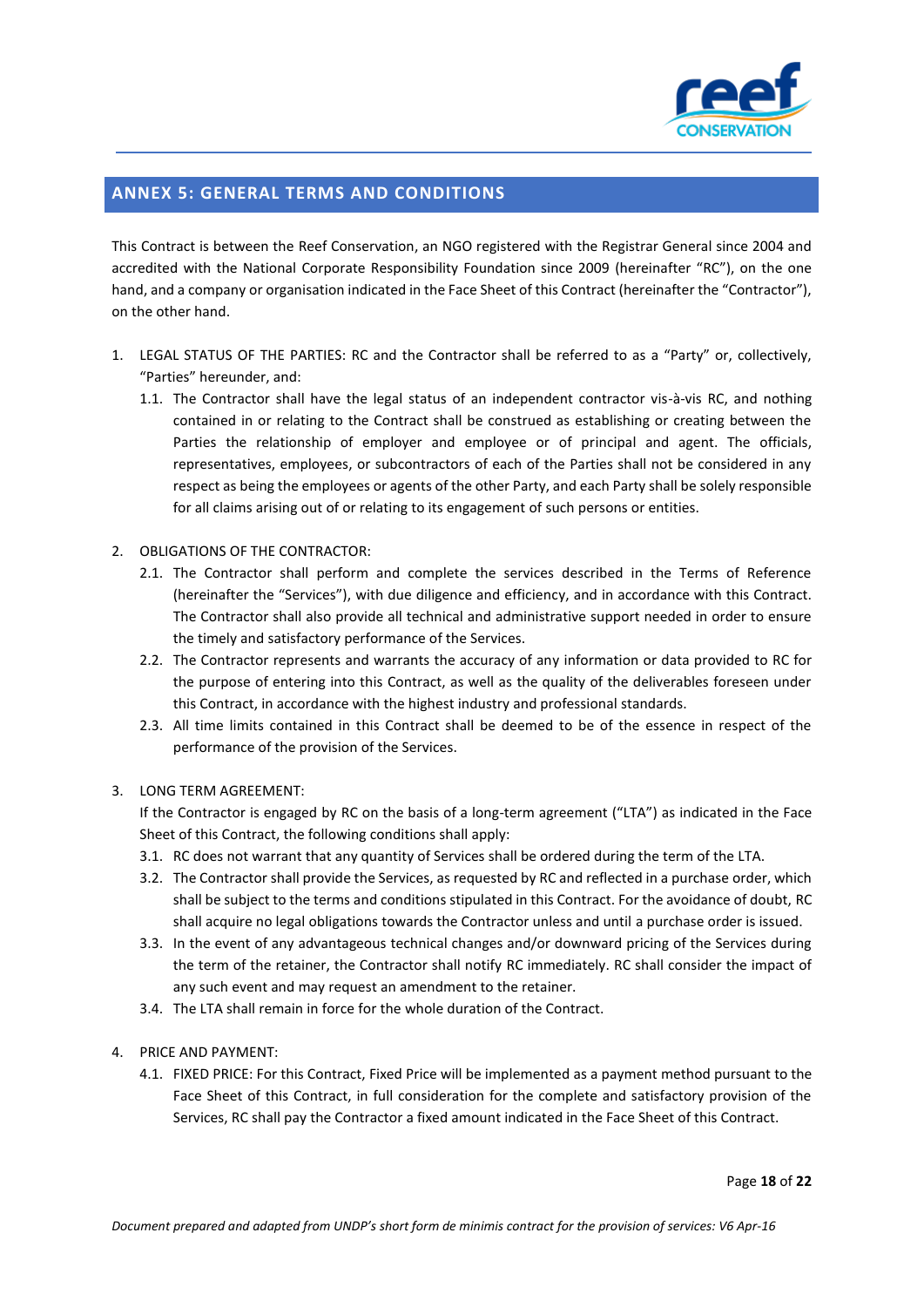

- 4.1.1. The amount stated in the Face Sheet of this Contract is not subject to any adjustment or revision because of price or currency fluctuations, or the actual costs incurred by the Contractor in the performance of the Contract.
- 4.1.2. RC shall effect payments to the Contractor in the amounts and pursuant to the schedule of payments set forth in the Terms of Reference, upon completion by the Contractor of the corresponding deliverable(s) and upon acceptance by RC of the original invoices submitted by the Contractor to the RC Contact Person indicated in the Face Sheet of this Contract, together with whatever supporting documentation that may be required by RC.
- 4.1.3. If an advance payment is due to the Contractor pursuant to the Face Sheet of this Contract, the Contractor shall submit an original invoice for the amount of that advance payment upon signature of this Contract by the Parties.
- 5. SUBMISSION OF INVOICES AND REPORTS:
	- 5.1. All original invoices, reports (if any) and supporting documentation required under this Contract shall be submitted by mail by the Contractor to RC's Contact Person. Upon request of the Contractor, and subject to approval by RC, invoices and reports (if any) may be submitted to RC by fax or email.
- 6. TIME OF PAYMENT:
	- 6.1. Invoices shall be paid one month in advance at time of delivery of vehicle and within fifteen (15) days of the date of their acceptance by RC.
- 7. ASSIGNMENT:

The Contractor shall not assign, transfer, pledge or make other disposition of this Contract or any part thereof, or any of the Contractor's rights, claims or obligations under this Contract except with the prior written consent of RC.

8. INDEMNIFICATION:

The Contractor shall indemnify, hold and save harmless, and defend, at its own expense, RC and its staff from and against all suits, claims, demands, and liability of any nature or kind, including their costs and expenses, arising out of acts or omissions of the Contractor in the performance of this Contract.

- 9. INSURANCE AND LIABILITY:
	- 9.1. The Contractor shall provide and thereafter maintain insurance against all risks in respect of its property and any equipment used for the execution of this Contract.
	- 9.2. The Contractor shall also provide and thereafter maintain liability insurance in an adequate amount to cover third party claims for death or bodily injury, or loss of or damage to property, arising from or in connection with the provision of Services under this Contract.
- 10. ENCUMBRANCES AND LIENS:

The Contractor shall not cause or permit any lien, attachment or other encumbrance by any person to be placed on file or to remain on file in any public office or on file with RC against any monies due to the Contractor or that may become due for any work done or against any goods supplied or materials furnished under the Contract, or by reason of any other claim or demand against the Contractor or RC.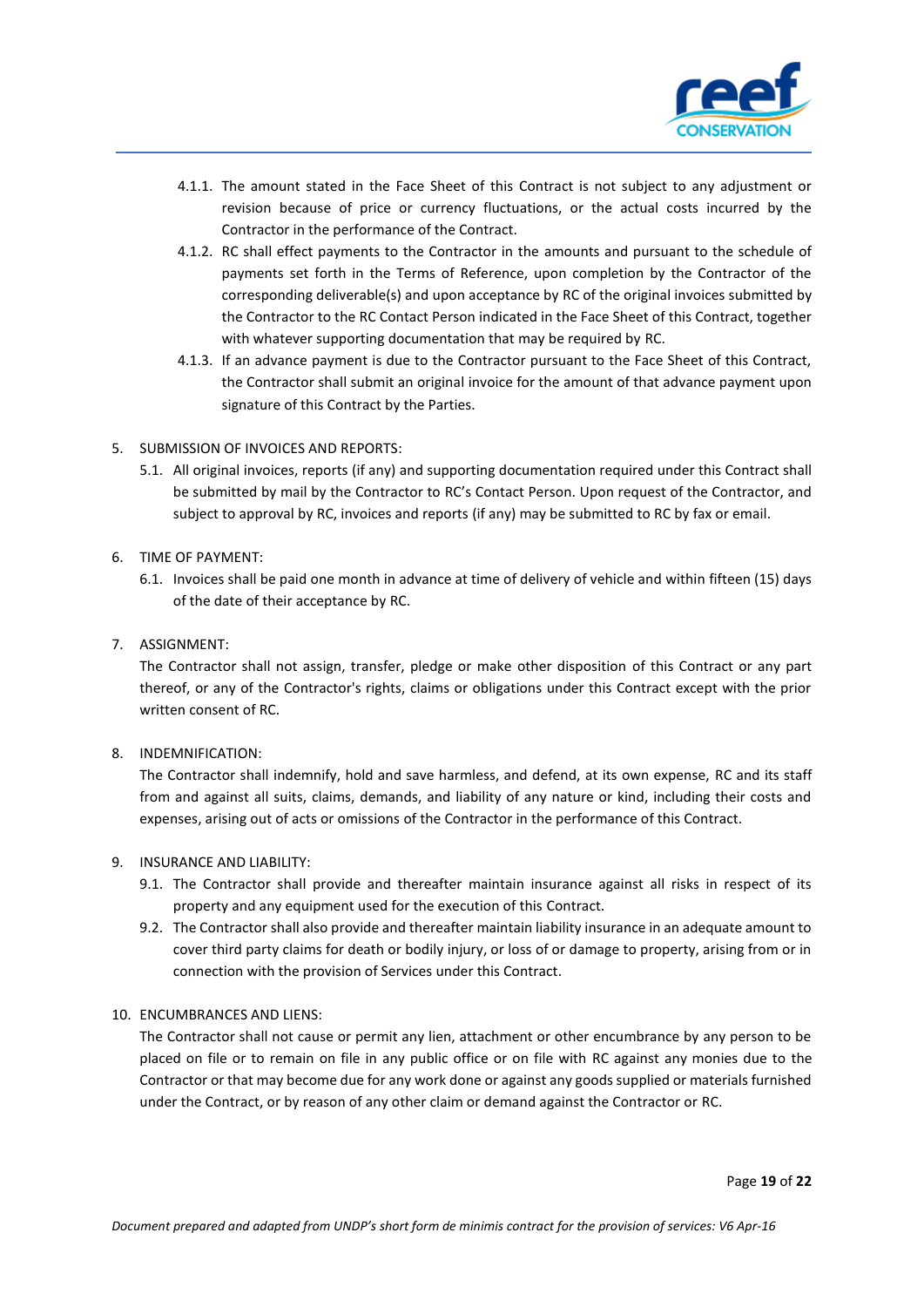

- 11. PUBLICITY, AND USE OF THE NAME, LOGO OF RC: The Contractor shall not advertise or otherwise make public for purposes of commercial advantage or goodwill that it has a contractual relationship with RC, nor shall the Contractor, in any manner whatsoever use the name and logo of RC.
- 12. CONFIDENTIAL NATURE OF DOCUMENTS AND INFORMATION:

Information and data that is considered proprietary by either Party or that is delivered or disclosed by one Party ("Discloser") to the other Party ("Recipient") during the course of performance of the Contract, and that is designated as confidential ("Information"), shall be held in confidence by that Party and shall be handled as follows:

- 12.1. The Recipient shall use the same care and discretion to avoid disclosure, publication or dissemination of the Discloser's Information as it uses with its own similar Information that it does not wish to disclose, publish or disseminate; and use the Discloser's Information solely for the purpose for which it was disclosed.
- 12.2. The Contractor may disclose Information to the extent required by law, provided that, subject to and without any waiver of the privileges and immunities of RC, the Contractor will give RC sufficient prior notice of a request for the disclosure of Information in order to allow RC to have a reasonable opportunity to take protective measures or such other action as may be appropriate before any such disclosure is made.

## 13. FORCE MAJEURE; OTHER CHANGES IN CONDITIONS:

In the event of and as soon as possible after the occurrence of any cause constituting force majeure, the affected Party shall give notice and full particulars in writing to the other Party, of such occurrence or cause if the affected Party is thereby rendered unable, wholly or in part, to perform its obligations and meet its responsibilities under the Contract. The affected Party shall also notify the other Party of any other changes in condition or the occurrence of any event which interferes or threatens to interfere with its performance of the Contract. Not more than fifteen (15) days following the provision of such notice of force majeure or other changes in condition or occurrence, the affected Party shall also submit a statement to the other Party of estimated expenditures that will likely be incurred for the duration of the change in condition or the event of force majeure. On receipt of the notice or notices required hereunder, the Party not affected by the occurrence of a cause constituting force majeure shall take such action as it reasonably considers to be appropriate or necessary in the circumstances, including the granting to the affected Party of a reasonable extension of time in which to perform any obligations under the Contract.

- 13.1. If the Contractor is rendered unable, wholly or in part, by reason of force majeure to perform its obligations and meet its responsibilities under the Contract, RC shall have the right to suspend or terminate the Contract on the same terms and conditions as are provided for in Article 14, "Termination," except that the period of notice shall be seven (7) days instead of thirty (30) days. In any case, RC shall be entitled to consider the Contractor permanently unable to perform its obligations under the Contract in case the Contractor is unable to perform its obligations, wholly or in part, by reason of force majeure for any period in excess of ninety (90) days.
- 13.2. Force majeure as used herein means any unforeseeable and irresistible act of nature, provided that such acts arise from causes beyond the control and without the fault or negligence of the Contractor.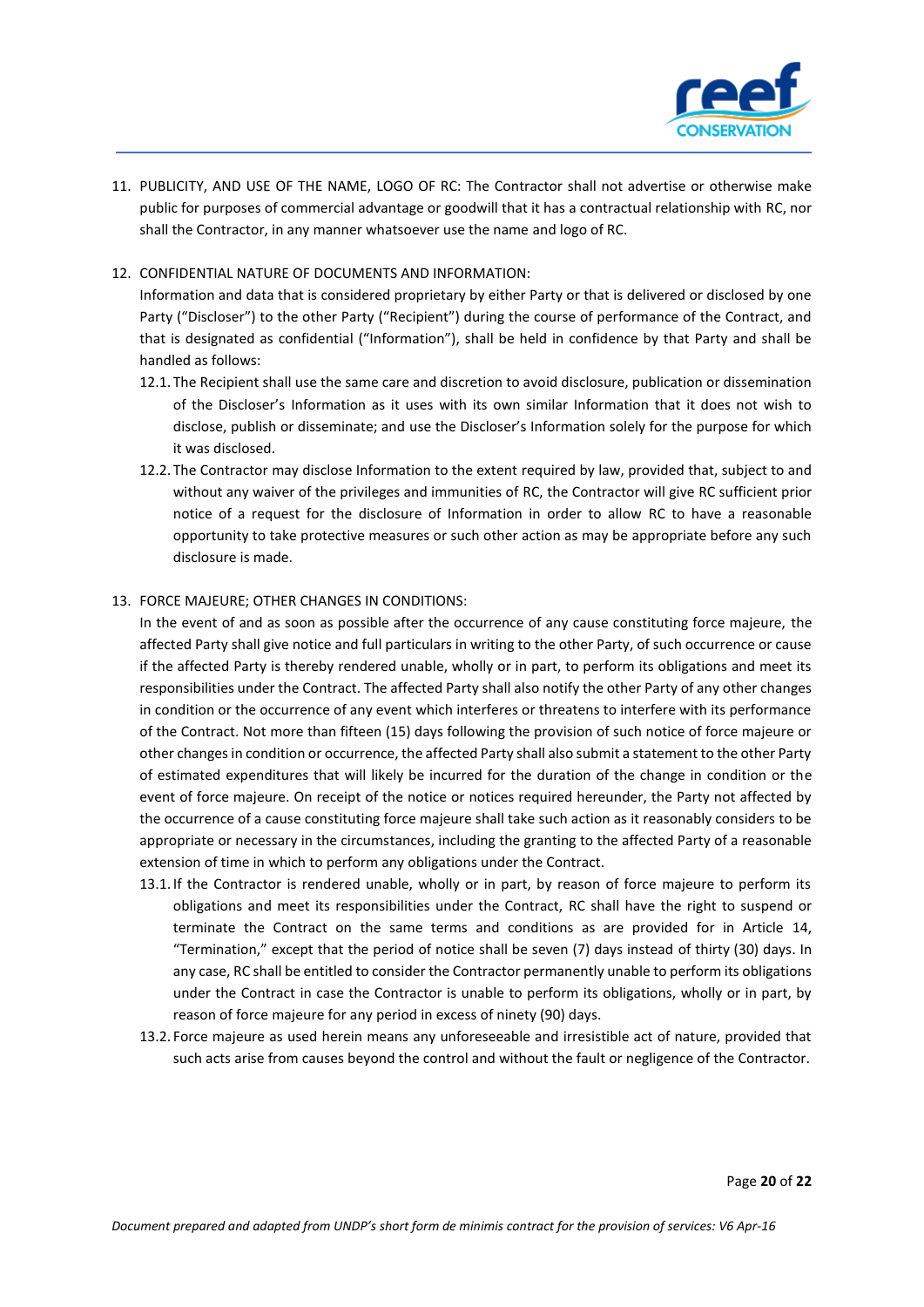

#### 14. TERMINATION:

- 14.1. Either party may terminate this Contract for cause, in whole or in part, upon thirty (30) days' notice, in writing, to the other party.
- 14.2. RC may terminate the Contract at any time by providing written notice to the Contractor in any case in which the funding of RC applicable to the Contract is curtailed or terminated, whether in whole or in part. In addition, unless otherwise provided by the Contract, upon sixty (60) day's advance written notice to the Contractor, RC may terminate the Contract without having to provide any justification therefor.
- 14.3. In the event of any termination of the Contract, no payment shall be due from RC to the Contractor except for the Services satisfactorily provided to RC in accordance with the requirements of the **Contract**
- 14.4. Should the Contractor be adjudged bankrupt, or be liquidated or become insolvent, or should the Contractor make an assignment for the benefit of its creditors, or should a Receiver be appointed on account of the insolvency of the Contractor, RC may, without prejudice to any other right or remedy it may have under the terms of these conditions, terminate this Contract forthwith. The Contractor shall immediately inform RC of the occurrence of any of the above events.

#### 15. NON-WAIVER OF RIGHTS:

The failure by either Party to exercise any rights available to it, whether under the Contract or otherwise, shall not be deemed for any purposes to constitute a waiver by the other Party of any such right or any remedy associated therewith, and shall not relieve the Parties of any of their obligations under the Contract.

#### 16. NON-EXCLUSIVITY:

Unless otherwise specified in the Contract, RC shall have no obligation to purchase any minimum quantities of services from the Contractor, and RC shall have no limitation on its right to obtain services of the same kind, quality and quantity described in the Contract, from any other source at any time.

#### 17. SETTLEMENT OF DISPUTES:

The Parties shall use their best efforts to amicably settle any dispute, controversy, or claim arising out of the Contract or the breach, termination, or invalidity thereof.

#### 18. MODIFICATIONS:

No modification or change in this Contract shall be valid and enforceable against RC unless executed in writing by the duly authorised representatives of the Parties.

## 19. AUDITS AND INVESTIGATIONS:

- 19.1. Each invoice paid by RC may be subject to a post-payment audit by auditors, whether internal or external from RC, at any time during the term of the Contract and for a period of one (1) year following the expiration or prior termination of the Contract.
- 19.2. The Contractor shall provide its full and timely cooperation with any such post- payment audits. Such cooperation shall include, but shall not be limited to, the Contractor's obligation to make available its personnel and any relevant documentation for such purposes at reasonable times and on reasonable conditions and to grant to auditors, access to the Contractor's premises at reasonable times and on reasonable conditions in connection with such access to the Contractor's personnel and relevant documentation.